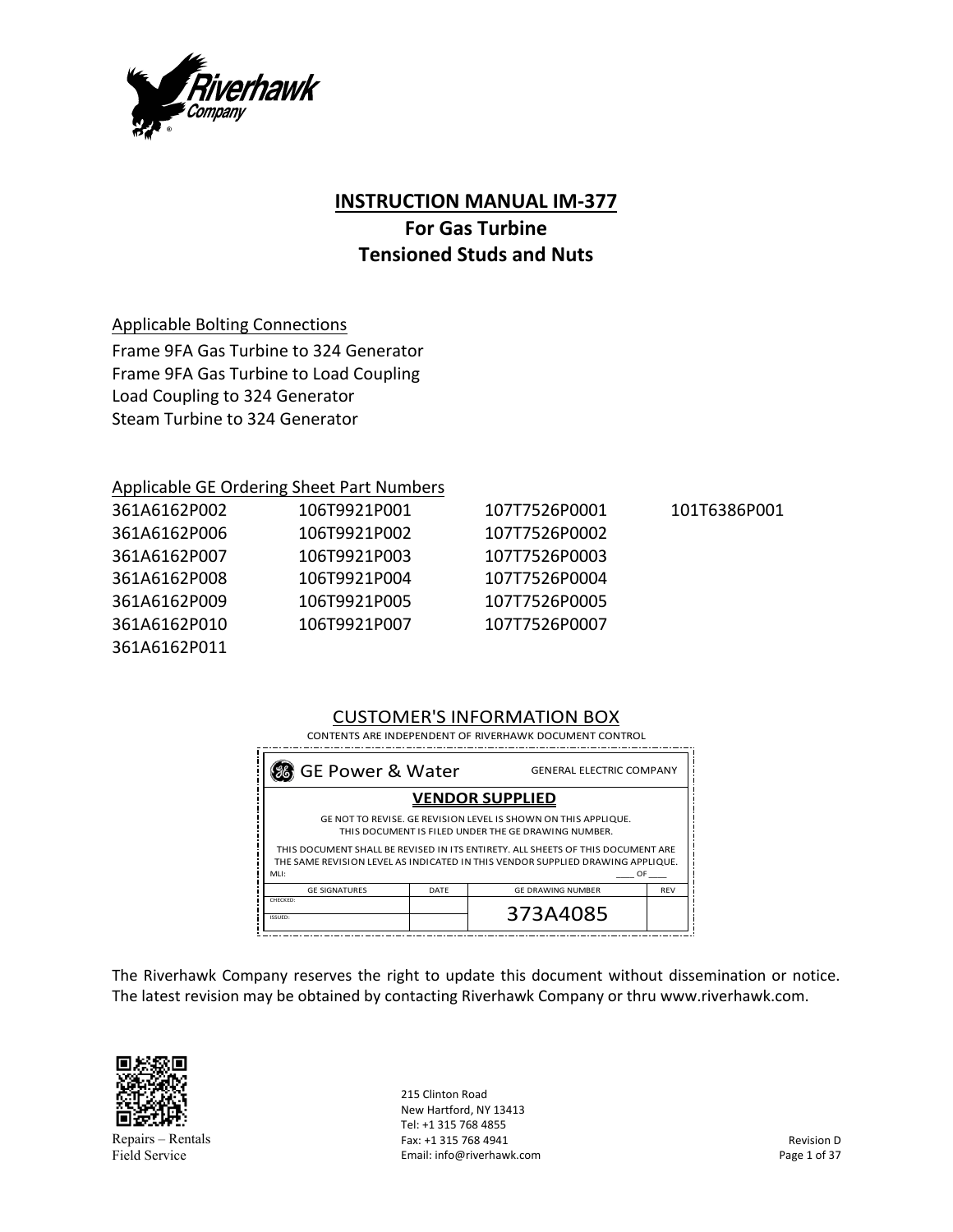# **Table of Contents**



# **CUSTOMER'S INFORMATION BOX**

CONTENTS ARE INDEPENDENT OF RIVERHAWK DOCUMENT CONTROL 

 $\prod_{i=1}^n$ 

215 Clinton Road New Hartford, NY 13413 Tel: +1 315 768 4855 Fax: +1 315 768 4941 Email: info@riverhawk.com

GE DRAWING NUMBER **REV** 373A4085 \_\_\_\_\_\_\_\_\_\_\_\_\_\_\_\_\_\_\_\_\_\_\_

> Revision D Page 2 of 37

j.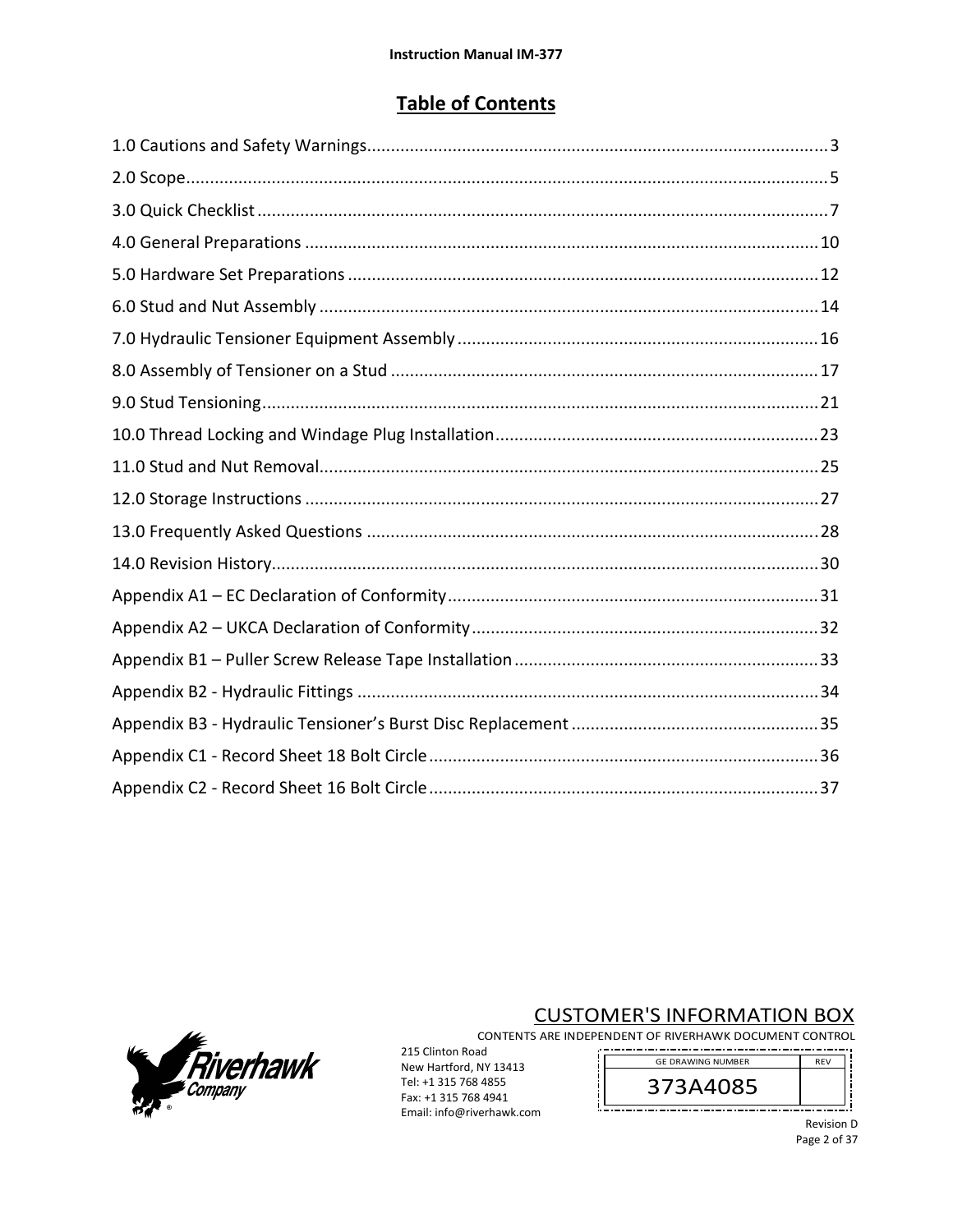### **1.0 Cautions and Safety Warnings**

### **WARNING**

Improper tool use and the failure to follow the correct procedures are the primary root causes of tool failures and personal injuries. A lack of training or experience can lead to incorrect hardware installation or incorrect tool use. Only trained operators with careful, deliberate actions should use hydraulic tensioners. Contact Riverhawk Company with any training needs.

#### **WARNING**

Risk of high pressure hydraulic fluid injection. Riverhawk tools operate under high pressure. Thoroughly inspect all hoses and connections for damage or leaks prior to using this equipment.

### **CAUTION**

Personal injury and equipment damage can occur if the proper health and safety codes and procedures are not followed. Contact the site's health and safety office to determine all applicable safety rules and regulations.

#### **WARNING**

The proper personal protective equipment must be worn at all times. Riverhawk recommends at a minimum, safety glasses, long sleeve shirt, hard hat, heavy work gloves, and steel toe shoes.

#### **CAUTION**

It is especially important to check the condition of the conical thread used to tension the stud. Thread damage from previous abuse can lead to failure of the stud or tensioning equipment

### **CAUTION**

Riverhawk recommends that the tensioner should be returned to Riverhawk for periodic inspections. Replacement of obsolete tensioners is recommended. Functional upgrades are also recommended. The Riverhawk Service Returns Coordinator should be notified 3‐6 months prior to a planned outage to schedule an inspection service.

#### **WARNING**

A damaged burst disc must be replaced with a with a burst disc of the same design and pressure rating. Do not substitute a damaged burst disc with a different disc type, a different pressure rating, or a foreign object.



## CUSTOMER'S INFORMATION BOX

CONTENTS ARE INDEPENDENT OF RIVERHAWK DOCUMENT CONTROL 

215 Clinton Road New Hartford, NY 13413 Tel: +1 315 768 4855 Fax: +1 315 768 4941 Email: info@riverhawk.com

373A4085 GE DRAWING NUMBER

> Revision D Page 3 of 37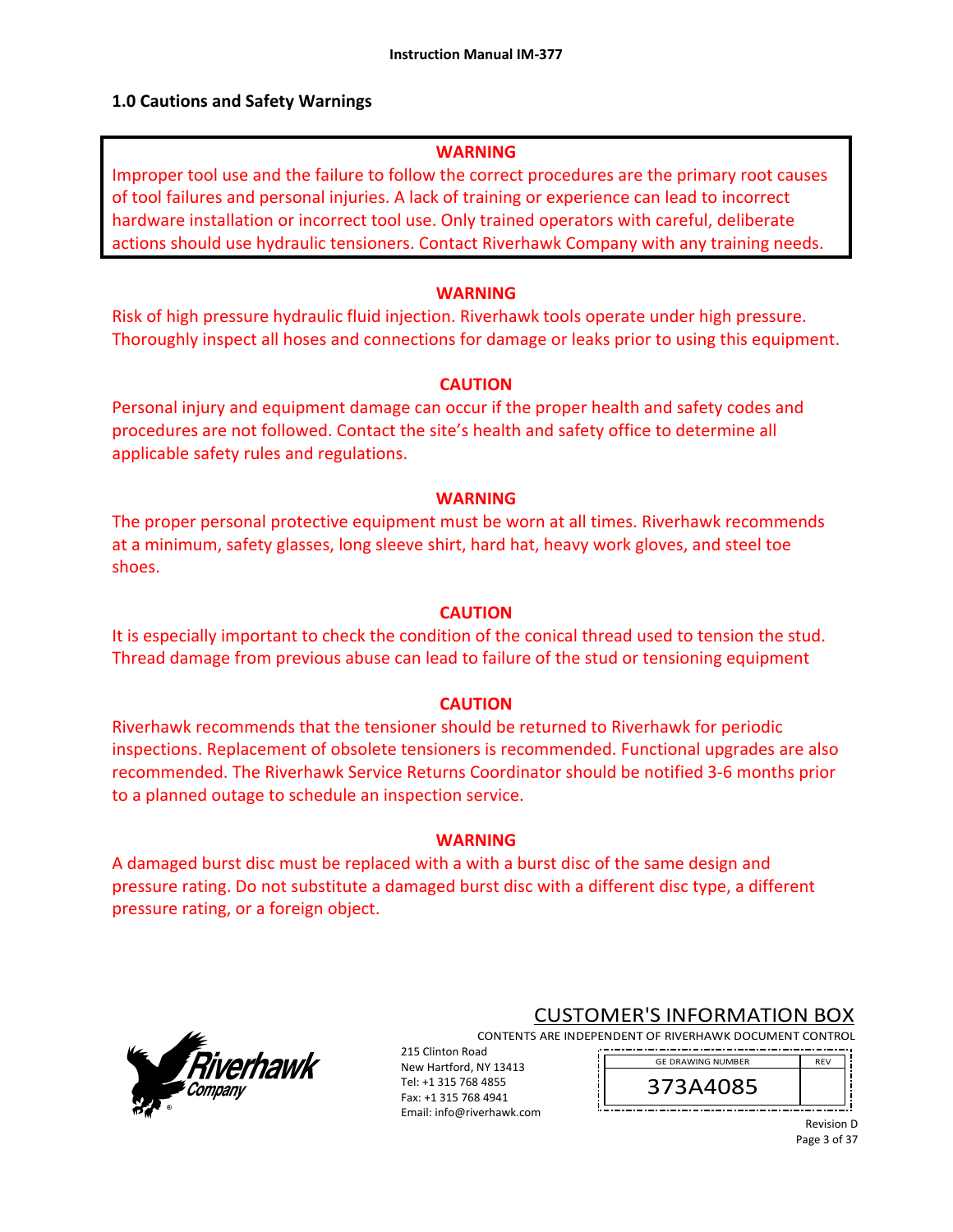### **WARNING**

To avoid failure, ensure safety, and proper operation, the tensioner assembly must be installed on a stud in the flange before bleeding and pressurizing the tensioner. Do not use the tensioner at any pressure unless the tool is installed on a stud in a flange.

#### **CAUTION**

Do not over extend the tensioner. Over extension may cause the piston to lose its seal and leak oil.

#### **CAUTION**

Personal injury and equipment damage can occur if the puller screw is not securely engaged with the tapered threads of the stud. Proper engagement is achieved when the puller screw is tight in the stud and the tensioner assembly is free to turn.

#### **WARNING**

The safety interlock guard must be in place at all times. When the tensioner is pressurized hands must be kept out of designated areas to avoid any potential for personal injury.

### **CAUTION**

Before threading the puller screw into the stud, carefully check the cleanliness of both the stud's and the puller screw's conical threads. Apply a light coat of clean turbine oil or a spray lubricant to the puller screw. This procedure will ease assembly and assure positive mating of the threads before tightening. Do not use "Never Seize" on the conical threads.

#### **CAUTION**

Do not tighten the nut while the tool is coming up to pressure; wait until pressure is achieved before attempting to tighten the nut with the spanner ring. If the tool is not properly installed, the tool could jump off the stud while coming up to pressure.

### **CAUTION**

Do not exceed the maximum pressure marked on the tensioner. Excessive pressure can damage the stud and puller screw.

#### **WARNING**

FIRE HAZARD: DO NOT heat when puller assembly is in place. Personal injury or equipment damage may occur. Use of an Oxy‐Acetylene torch is not recommended



## CUSTOMER'S INFORMATION BOX

CONTENTS ARE INDEPENDENT OF RIVERHAWK DOCUMENT CONTROL 215 Clinton Road 

New Hartford, NY 13413 Tel: +1 315 768 4855 Fax: +1 315 768 4941 Email: info@riverhawk.com



Revision D Page 4 of 37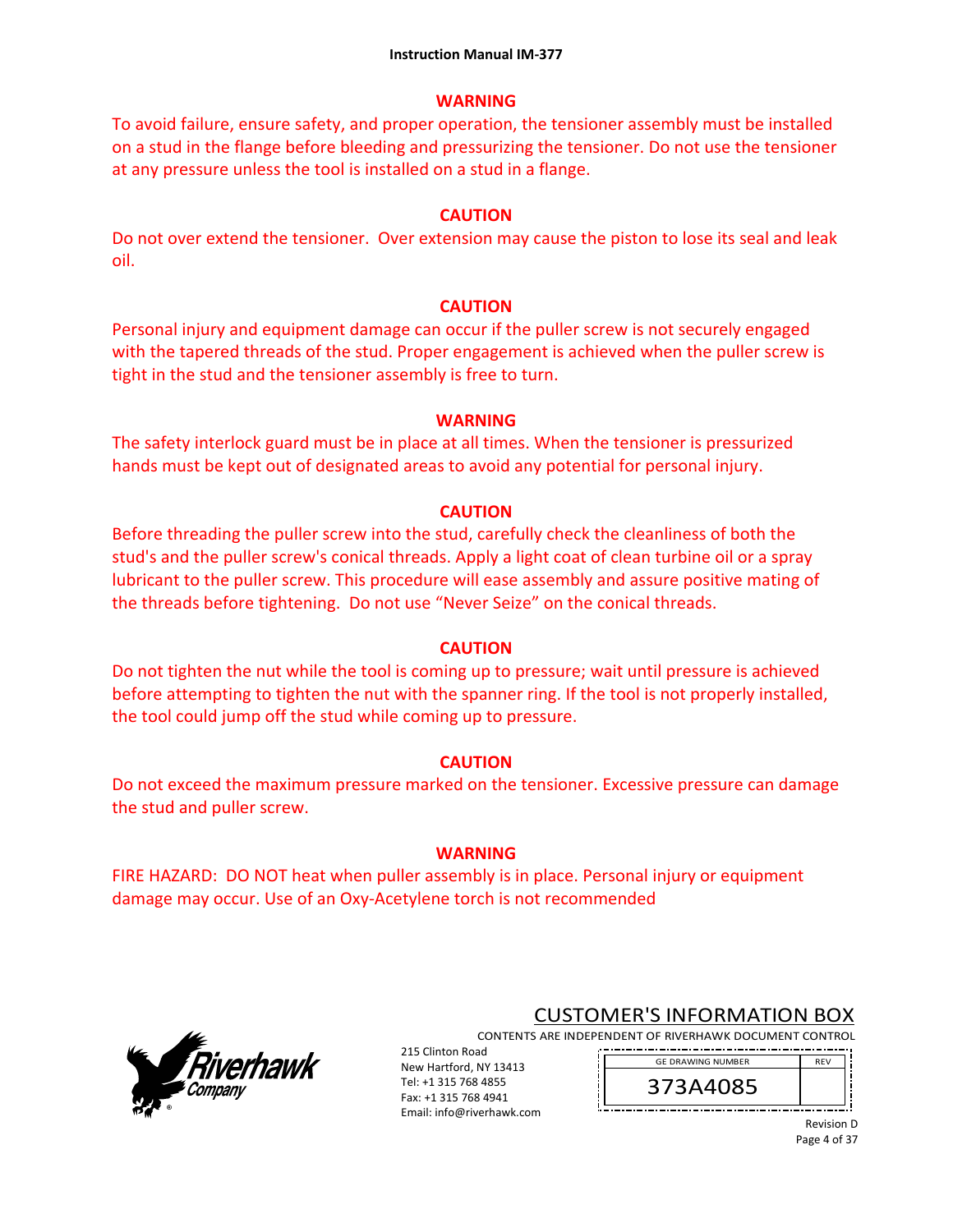## **2.0 Scope**

This document describes the procedure to be used to install the stud and nut sets supplied by the Riverhawk Company in the flanges at the Turbine/Coupling, and Coupling/Generator.

The various frame configurations covered in this manual are listed in Sections 2.1 through 2.5 with differences as related to connective hardware defined. Listed also are the pertinent hardware drawings (HF-xxxx). These drawings as well as tooling drawings (HT-xxxx) form part of this manual.

| <b>GE Part Number</b> | Riverhawk P/N | GE VENDOC P/N |
|-----------------------|---------------|---------------|
| 361A6162P002          | HF-3234       | GE 359B2580   |
| 361A6162P008          | HF-3234       | GE 359B2580   |
| 101T6386P001          | HF-3234       | GE 359B2580   |
| 106T9921P001          | HF-3234       | GE 359B2580   |
| 106T9921P002          | HF-3234       | GE 359B2580   |
| 107T7526P0001         | HF-3234       | GE 359B2580   |
| 107T7526P0002         | HF-3234       | GE 359B2580   |

## **2.1 Frame 9FA Gas Turbine to 324 Generator**

The hydraulic tooling used for installation and removal is Riverhawk HT‐6749 with the exception that 106T9921 requires Riverhawk HT‐6749‐ES.

These hardware drawings depict the complete stud and nut package for the Gas Turbine to Load Coupling (3" size, Qty 18) as well as the Load Coupling to Generator (2‐3/4" size, Qty 16). The drawing also depicts the windage plugs (Qty 34) used to enclose the conical thread of each stud.

## **2.2 Frame 9FA Gas Turbine to Load Coupling**

| <b>GE Part Number</b> | Riverhawk P/N      | GE VENDOC P/N |
|-----------------------|--------------------|---------------|
| 361A6162P007          | HF-3821            | GE 359B2594   |
| 361A6162P010          | HF-3821            | GE 359B2594   |
| 106T9921P004          | HF-3821<br>HF-3821 | GE 359B2594   |
| 106T9921P007          |                    | GE 359B2594   |
| 107T7526P0004         | HF-3821            | GE 359B2594   |



# CUSTOMER'S INFORMATION BOX

CONTENTS ARE INDEPENDENT OF RIVERHAWK DOCUMENT CONTROL

215 Clinton Road New Hartford, NY 13413 Tel: +1 315 768 4855 Fax: +1 315 768 4941 Email: info@riverhawk.com



Revision D Page 5 of 37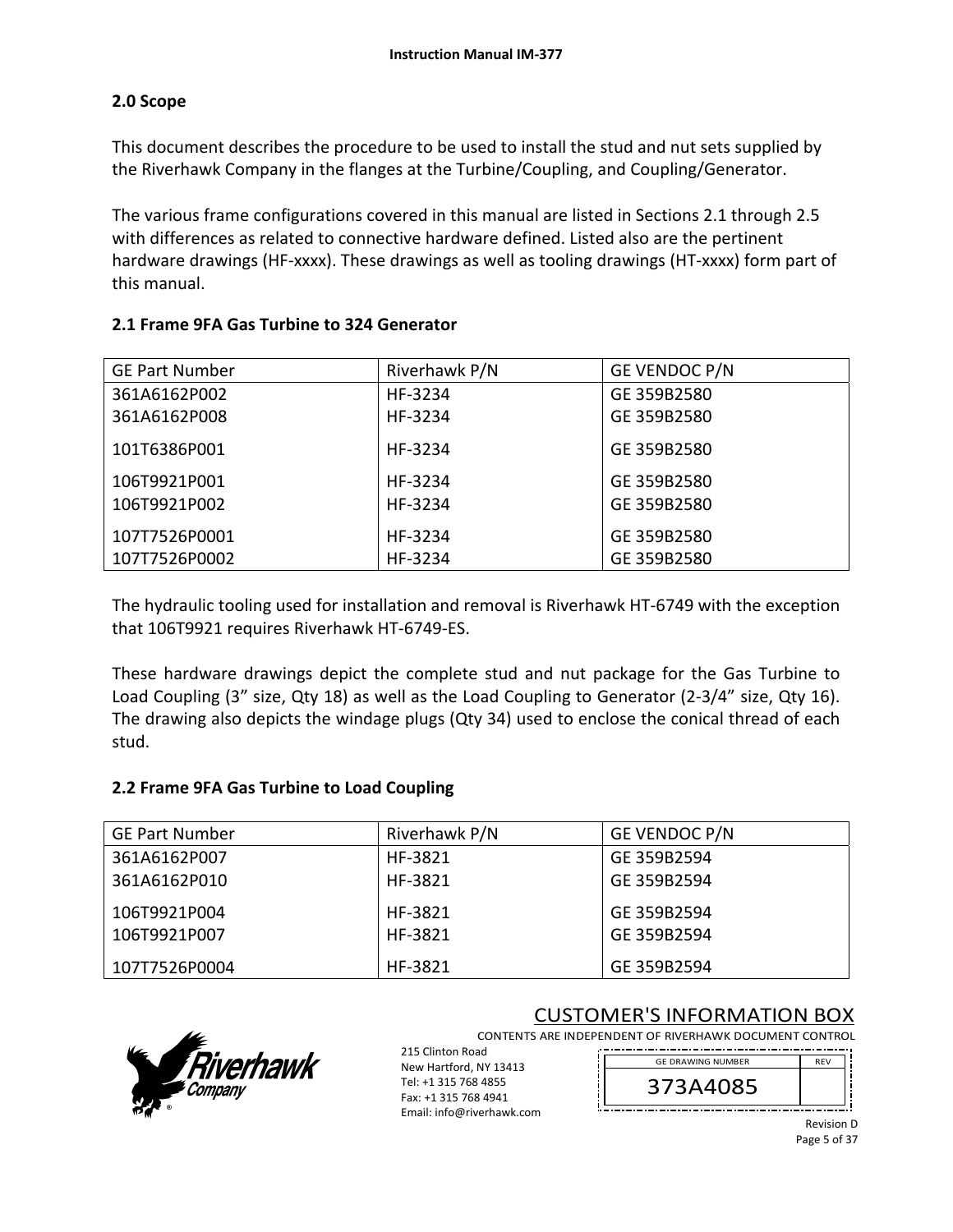| 107T7526P0007 | HF-3821 | <b>GE 359B2594</b><br>OE. |
|---------------|---------|---------------------------|
|---------------|---------|---------------------------|

The hydraulic tooling used for installation and removal is Riverhawk HT‐6749 with the exception that 106T9921 requires Riverhawk HT‐6749‐ES.

These hardware drawings depict the complete stud and nut package for the Gas Turbine to Load Coupling (3" size, Qty 18). The drawing also depicts the windage plugs (Qty 18) used to enclose the conical thread of each stud.

### **2.3 Load Coupling to 324 Generator**

| <b>GE Part Number</b> | Riverhawk P/N | GE VENDOC P/N |
|-----------------------|---------------|---------------|
| 361A6162P006          | HF-3820       | GE 359B2595   |
| 361A6162P009          | HF-3820       | GE 359B2595   |
| 106T9921P003          | HF-3820       | GE 359B2595   |
| 106T9921P006          | HF-3820       | GE 359B2595   |
| 107T7526P0003         | HF-3820       | GE 359B2595   |
| 107T7526P0006         | HF-3820       | GE 359B2595   |

The hydraulic tooling used for installation and removal is Riverhawk HT‐6749 with the exception that 106T9921 requires Riverhawk HT‐6749‐ES.

These hardware drawings depict the complete stud and nut package for the Load Coupling to Generator (2-3/4" size, Qty 16). The drawing also depicts the windage plugs (Qty 16) used to enclose the conical thread of each stud.

### **2.4 Steam Turbine to 324 Generator**

| <b>GE Part Number</b> | Riverhawk P/N | GE VENDOC P/N |
|-----------------------|---------------|---------------|
| 361A6162P006          | HF-3820       | GE 359B2595   |
| 361A6162P009          | HF-3820       | GE 359B2595   |
| 106T9921P003          | HF-3820       | GE 359B2595   |
| 106T9921P006          | HF-3820       | GE 359B2595   |
| 107T7526P0003         | HF-3820       | GE 359B2595   |
| 107T7526P0006         | HF-3820       | GE 359B2595   |

The hydraulic tooling used for installation and removal is Riverhawk HT‐6749 with the exception that 106T9921 requires Riverhawk HT‐6749‐ES.



## CUSTOMER'S INFORMATION BOX

CONTENTS ARE INDEPENDENT OF RIVERHAWK DOCUMENT CONTROL 

215 Clinton Road New Hartford, NY 13413 Tel: +1 315 768 4855 Fax: +1 315 768 4941 Email: info@riverhawk.com



Revision D Page 6 of 37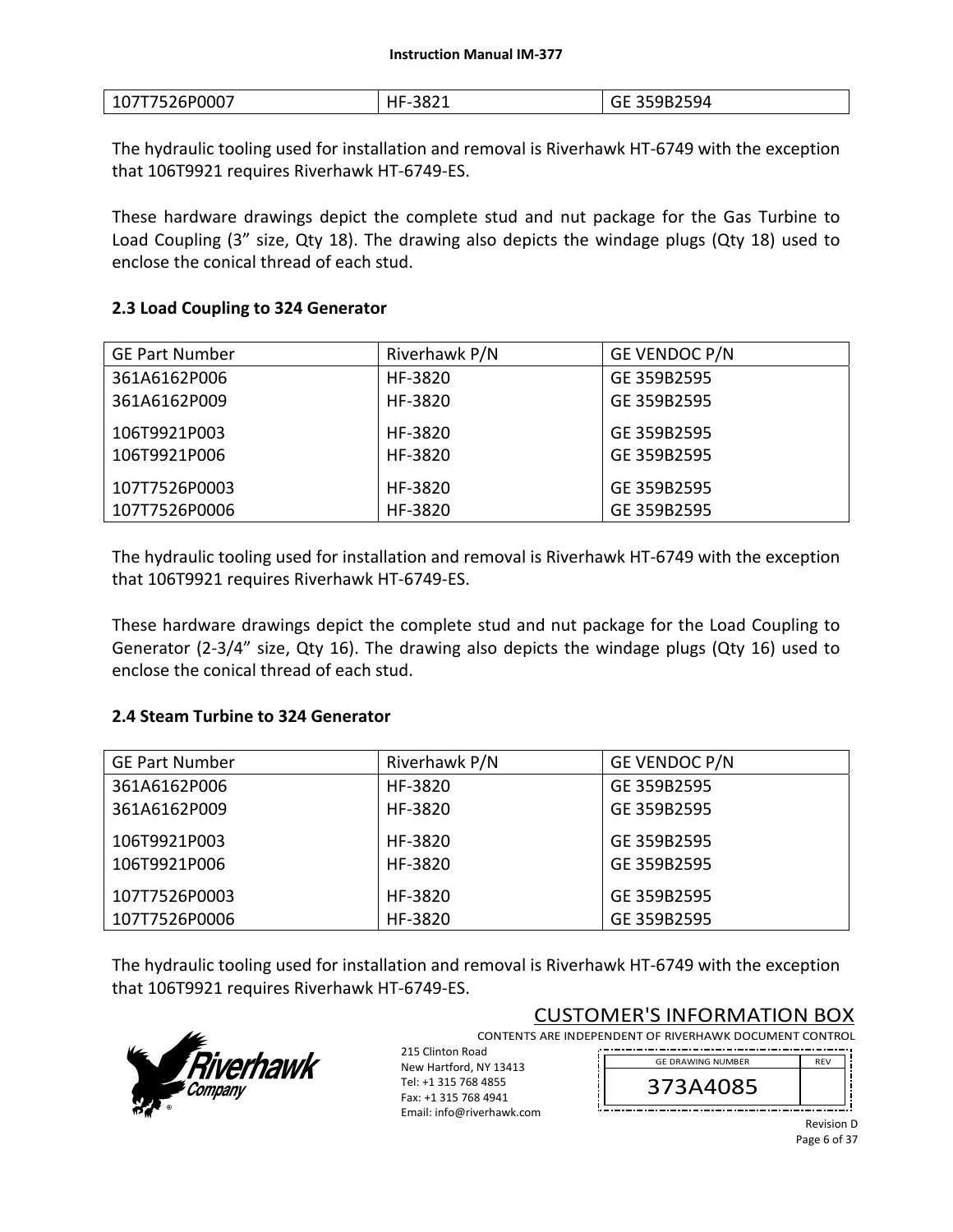These hardware drawings depict the complete stud and nut package for the Load Coupling to Generator (2-3/4" size, Qty 16). The drawing also depicts the windage plugs (Qty 16) used to enclose the conical thread of each stud.

### **2.5 Hydraulic Tooling**

| <b>GE Part Number</b> | Riverhawk P/N | GE VENDOC P/N |
|-----------------------|---------------|---------------|
| 361A6162P011          | HT-6749       | GE 101B0653   |
|                       | AP-0532       | GE 359B2502   |
| 106T9921P005          | HT-6749-ES    | GE 101B0653   |
|                       | AP-0532-ES    | GE 359B2502   |
| 107T7526P005          | HT-6749       | GE 101B0653   |
|                       | AP-0532       | GE 359B2502   |

### **3.0 Quick Checklist**

The following checklist is intended as a summary of the steps needed to use the Riverhawk‐ supplied equipment. New personnel or those experienced personnel who have not used the Riverhawk equipment recently are encouraged to read the entire manual.

### **EQUIPMENT INSPECTION**

| $\Box$ Check oil level in hydraulic pump. |
|-------------------------------------------|
|                                           |

- $\Box$  Check air pressure at 80psi [5.5 bar] minimum. (For air-driven pumps)
- $\Box$  Check hydraulic hose for damage.
- $\Box$  Test the pump.
- $\Box$  Inspect tensioner for any damage.

### **NUT AND STUD PREPARATION**

 $\Box$  Inspect studs and nuts for any damage.



# CUSTOMER'S INFORMATION BOX

CONTENTS ARE INDEPENDENT OF RIVERHAWK DOCUMENT CONTROL \_\_\_\_\_\_\_\_\_\_\_\_\_\_\_\_\_

215 Clinton Road New Hartford, NY 13413 Tel: +1 315 768 4855 Fax: +1 315 768 4941 Email: info@riverhawk.com

REV 373A4085 GE DRAWING NUMBER

> Revision D Page 7 of 37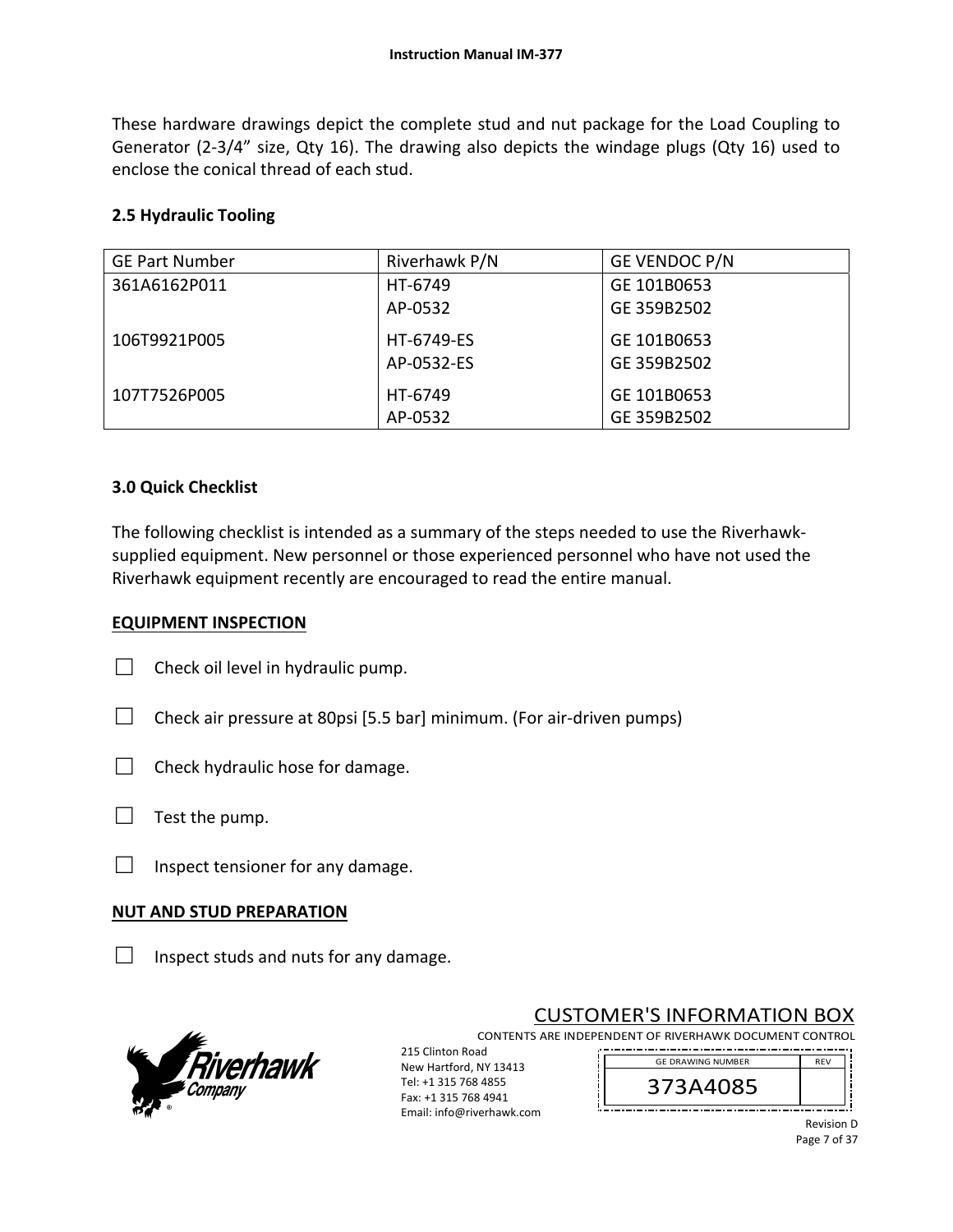- $\Box$  Clean the studs and nuts.
- $\Box$  Measure stud lengths. (VERY IMPORTANT)
- □ Lubricate the stud's threads with clean turbine oil or spray lubricant. Lubricate the nut's threads and nut face with clean turbine oil or spray lubricant.
- $\Box$  Install studs and nuts into the flange.
- $\Box$  Set stick-out dimension on the coupling side of the flange.
- $\Box$  Hand tighten nuts on turbine / generator side of flange.
- □ Verify stick‐out measurement **(VERY IMPORTANT)**

#### **TENSIONING (Bolt Installation)**

- $\Box$  Check tensioner drawing for correct parts and part numbers.
- □ Apply a light coat of clean turbine oil or spray lubricant to the puller screw. **DO NOT USE "NEVER SEIZE" ON THE CONICAL THREADS.**
- $\Box$  Install the spanner ring onto the nut.
- $\Box$  Install one puller screw release tape strip into stud. (Appendix B1)
- $\Box$  Install the tensioner on the stud in flange.
- $\Box$  Insert 1/2" hex Allen wrench into the back side of the stud.
- $\Box$  Tighten the puller screw. Then back off puller screw 1/2 a turn.
- □ Retighten the puller screw and leave tight. **DO NOT BACK OFF PULLER SCREW.**
- □ Place the guard over the tensioner positioning the guide pin into the backside of the stud and the tensioner handle into the locating slot in the guard.



### CUSTOMER'S INFORMATION BOX

GE DRAWING NUMBER

CONTENTS ARE INDEPENDENT OF RIVERHAWK DOCUMENT CONTROL 

215 Clinton Road New Hartford, NY 13413 Tel: +1 315 768 4855 Fax: +1 315 768 4941 Email: info@riverhawk.com

373A4085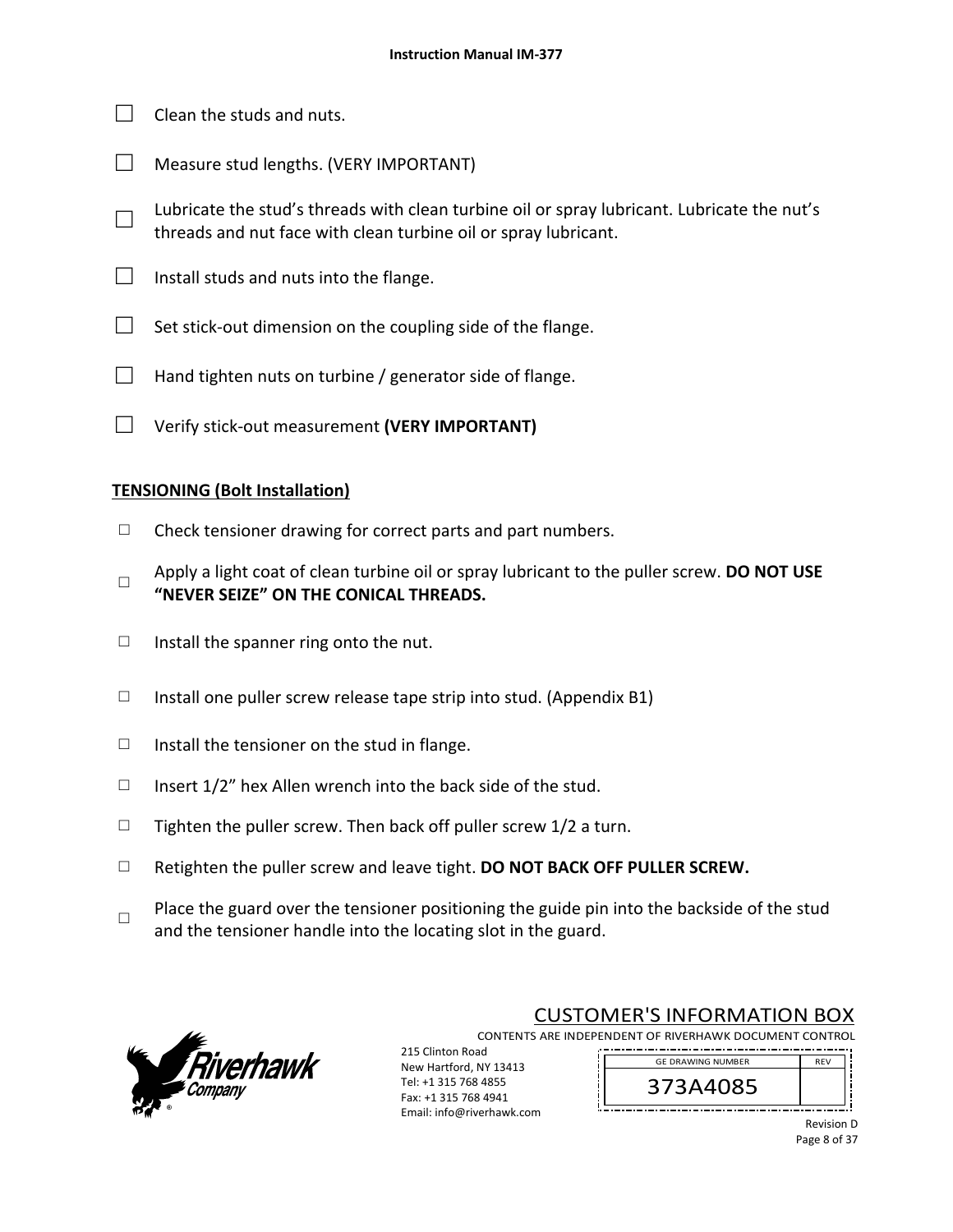- □ Hand-tighten the guard's clamping screw. It should press firmly against tensioner's puller screw.
- $\Box$  Push interlock knob to insert interlock screw into port on the tensioner and tighten firmly.
- □ Tension to 50%. Consult manual for correct pressure.
- $\Box$  Use the pin wrench in spanner ring to tighten nut.
- $\Box$  Release pressure, move to next stud in pattern.
- $\Box$  Repeat above steps at final pressure.
- □ Measure final stud length and record on stretch datasheets. Calculate stretch.
- □ Torque the nuts' set screws.
- $\Box$  Install the windage plugs (if included) and torque their set screws.

## **DETENSIONING (Stud Removal)**

- □ Loosen the windage plugs' (if included) set screws and remove the windage plugs from the studs
- □ Loosen nuts' set screws

□ from the threads! See instruction manual IM-220. **Do not try to use the tensioner to** Inspect and clean studs' conical threads. **Do not continue until ALL debris is removed remove a damaged stud!** 

- □ Apply a light coat of clean turbine oil or spray lubricant to the puller screw. **DO NOT USE "NEVER SEIZE" ON THE CONICAL THREADS.**
- $\Box$  Slide spanner ring onto nut.
- $\Box$  Install the tensioner on the stud in flange.
- $\Box$  Tighten the puller screw. Then back off puller screw 1/2 a turn.
- □ Retighten the puller screw and leave tight. **DO NOT BACK OFF PULLER SCREW.**



CUSTOMER'S INFORMATION BOX CONTENTS ARE INDEPENDENT OF RIVERHAWK DOCUMENT CONTROL

215 Clinton Road New Hartford, NY 13413 Tel: +1 315 768 4855 Fax: +1 315 768 4941 Email: info@riverhawk.com

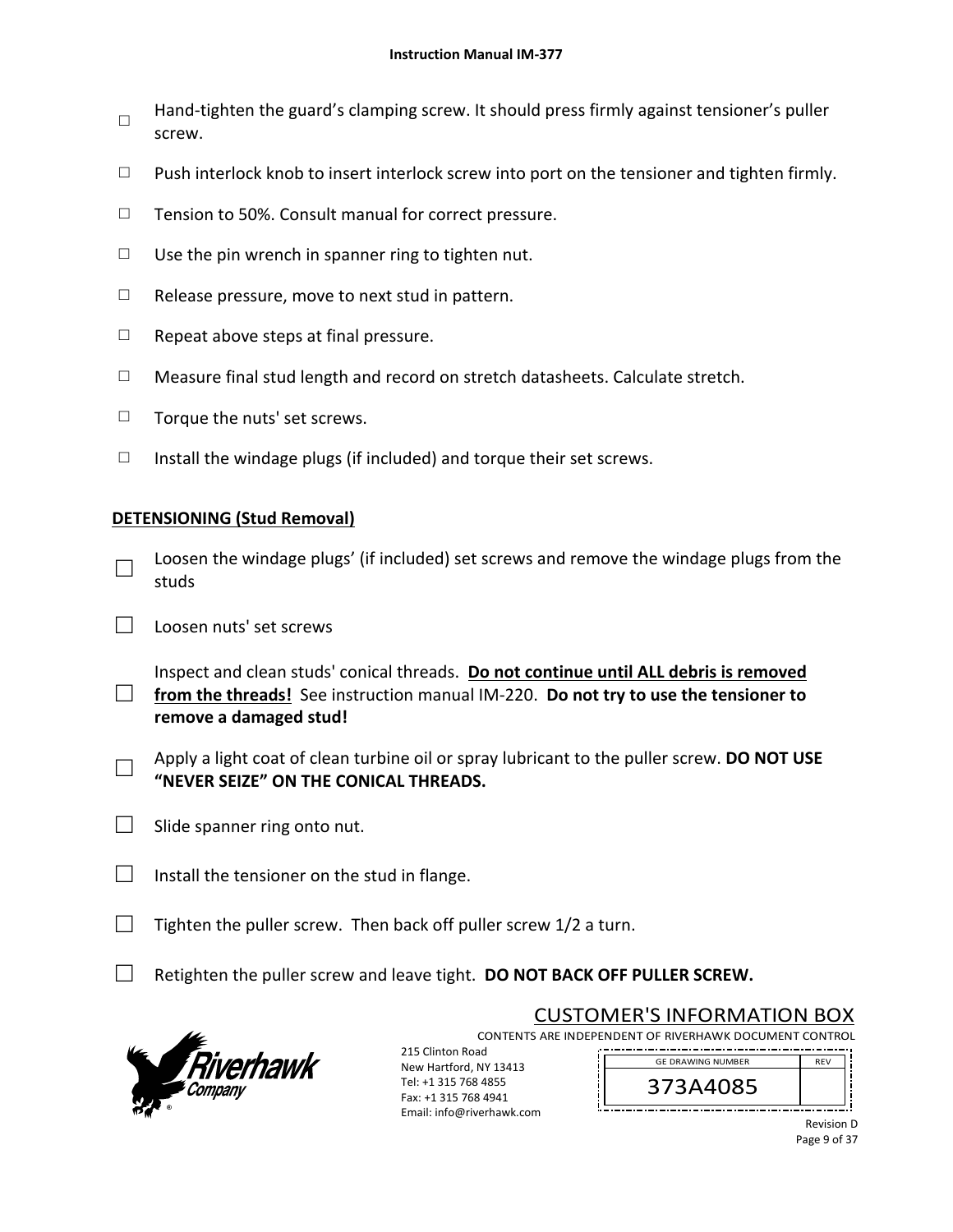- □ Place the guard over the tensioner positioning the guide pin into the backside of the stud and the tensioner handle into the locating slot in the guard.
- □ Hand-tighten the guard's clamping screw. It should press firmly against tensioner's puller screw.
- **Dush interlock knob to insert interlock screw into port on the tensioner and tighten firmly.**
- $\Box$  Apply final pressure.
- $\Box$  Loosen nut with the spanner ring and pin wrench.
- $\Box$  Move to next stud in pattern

### **4.0 General Preparations**

Read and understand all instructions before installing and tensioning studs.

Operators should be trained or have previous experience using Riverhawk tensioning equipment. Training will minimize the chance of improper use of the equipment.

The hydraulic tooling including the hydraulic hoses should be inspected prior to use. Inspection guidelines are listed in the following sub‐sections.

This equipment produces very high hydraulic pressures and very high forces. Operators must exercise caution and wear the appropriate personal protective equipment when handling and operating the hydraulic tooling.

High-pressure oil from the hydraulic pump pressurizes the tensioner which generates a very large force that actually stretches the stud. As the stud is stretched the nut lifts off the flange. The nut is then turned by hand using the supplied spanner ring. Once the nut is tight against the flange, the pressure in the tensioner is released. The hardware is now clamping the flange together.



# CUSTOMER'S INFORMATION BOX

CONTENTS ARE INDEPENDENT OF RIVERHAWK DOCUMENT CONTROL 

215 Clinton Road New Hartford, NY 13413 Tel: +1 315 768 4855 Fax: +1 315 768 4941 Email: info@riverhawk.com



Revision D Page 10 of 37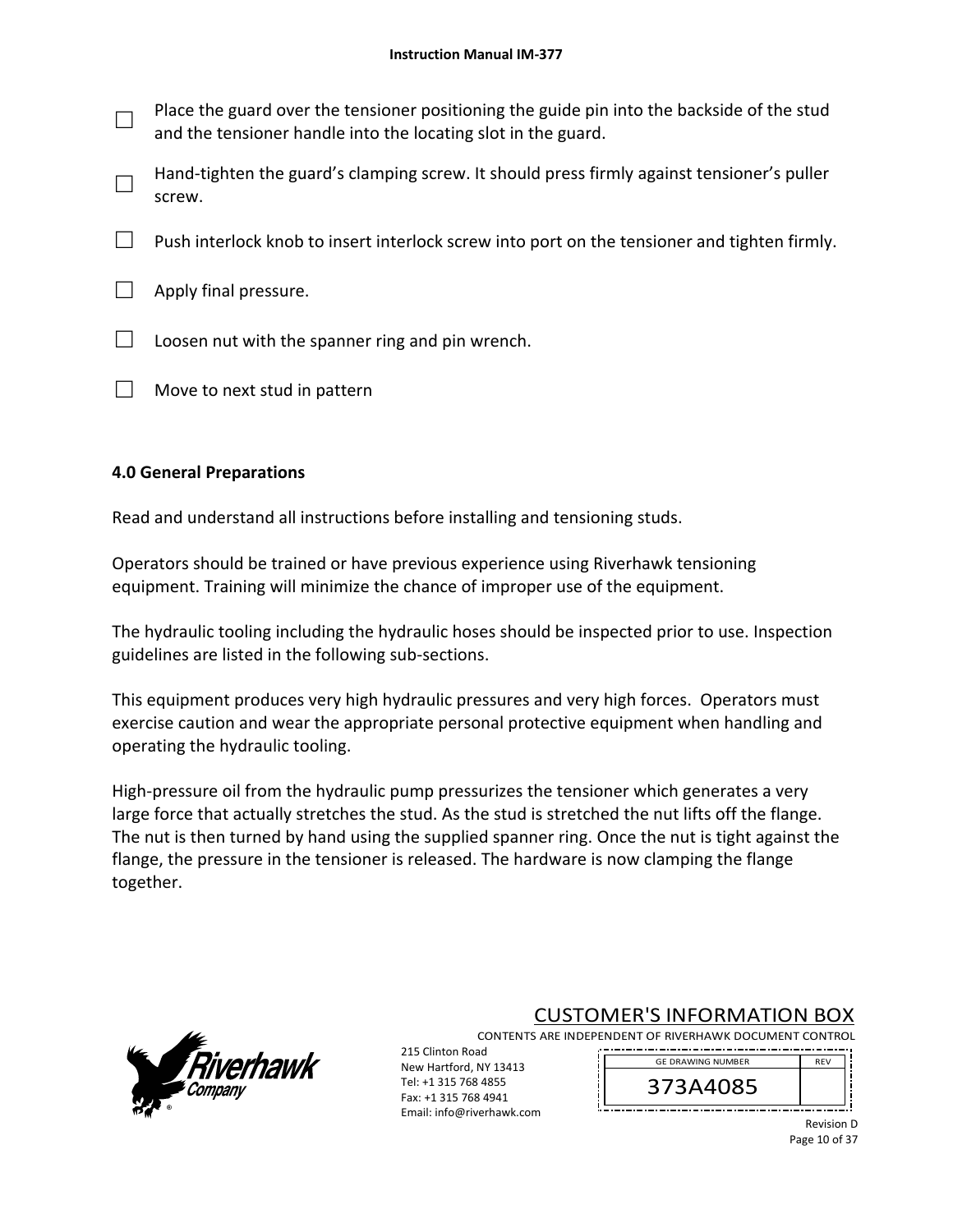### **4.1 Machine Preparation**

The flange to be tensioned must be fully closed prior to positioning of studs in the flanges. Turning the turbine and generator shafts is not required, but may be useful. Also, it will be advantageous to remove as many obstructions as possible from the flange area, such as speed probes, shipping plates, and conduit.

### **4.2 Hardware – Balance**

Hardware is supplied as weight balanced sets. Studs and Nuts are interchangeable within sets. Do not intermix sets.

Save the weight certification supplied with each set. It will be needed for the purchase of replacement hardware.

### **4.3 Tensioner – Care and Handling**

When not in use, the tensioner shall be maintained in a clean environment and all caps and plugs for hydraulic openings and fittings must be in place.

Use ISO 32 grade oil.

When in use, the tensioner shall be protected from sand and grit.

See section 12 for long term storage requirements.

## **4.4 Hand Tools**

Several hand wrenches and micrometers will be required to perform installation and measurement of the studs:

5/8" Wrench 3' to 4' Breaker Bar

1/2" Drive Ratchet **A** set of Allen Wrenches  **12"** to 13" Micrometer

Tel: +1 315 768 4855 Fax: +1 315 768 4941 Email: info@riverhawk.com



# CUSTOMER'S INFORMATION BOX

CONTENTS ARE INDEPENDENT OF RIVERHAWK DOCUMENT CONTROL 215 Clinton Road New Hartford, NY 13413 GE DRAWING NUMBER



Revision D Page 11 of 37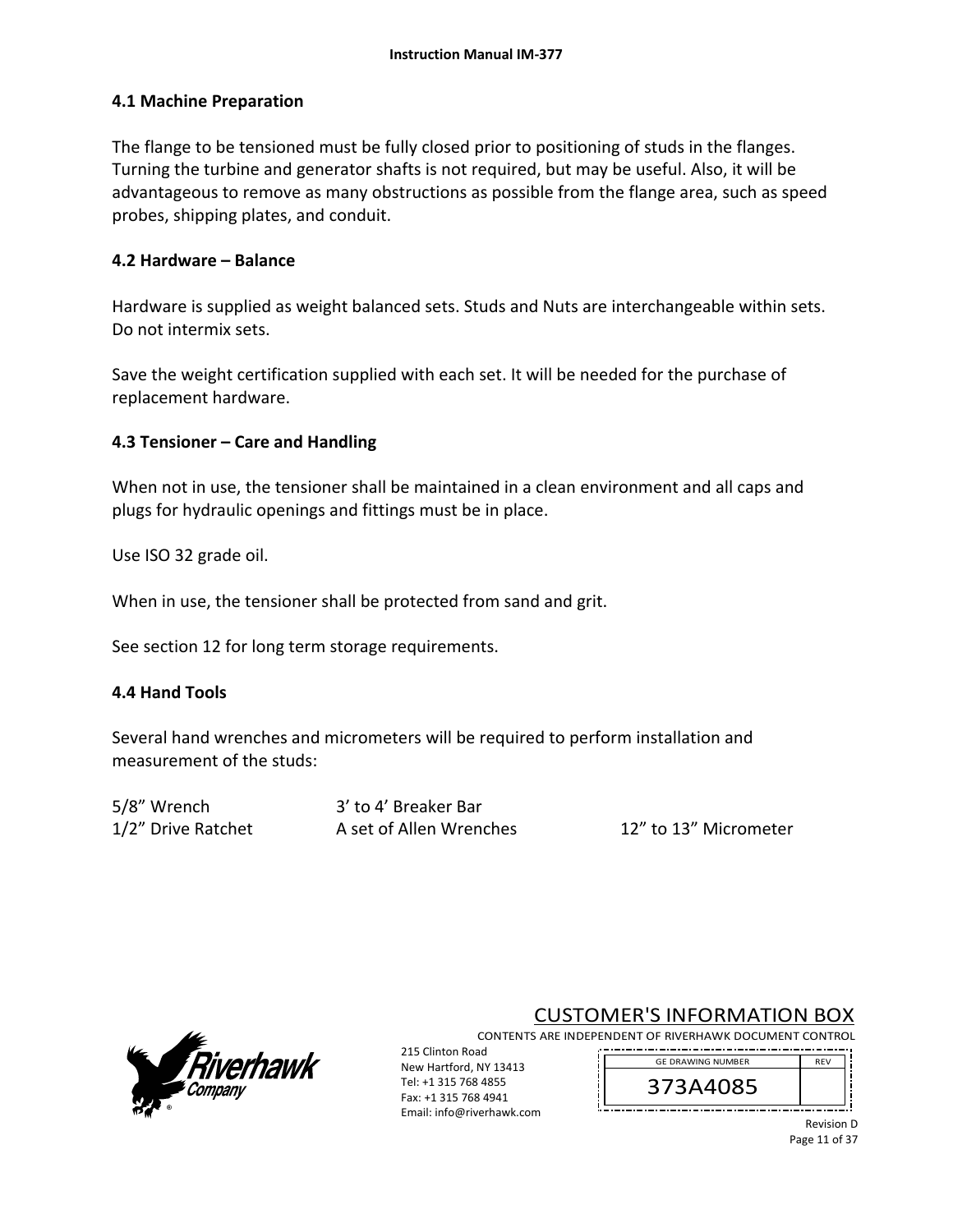### **4.5 Special Tools**

Hydraulic Tensioner Kit: HT‐6749 Hydraulic Tensioner, 2‐3/4", 3" (reference GE VENDOC 101B0653)

Hydraulic Pump Kit: 
AP-0532 Air-Operated Hydraulic Pump (recommended) (reference GE VENDOC 359B2502)

> MP‐0130 Manual Hand‐Operated Hydraulic Pump (reference GE VENDOC 359B2506)

### **CAUTION**

**Riverhawk recommends that the tensioners be returned to Riverhawk for periodic inspections. Replacement of obsolete tensioners is recommended. Functional upgrades are also recommended. The Riverhawk Service Returns Coordinator should be notified 3‐6 months prior to a planned outage to schedule an inspection service.** 

### **5.0 Hardware Set Preparations**

#### **5.1 Nut Preparation**



**Picture 5A ‐ Riverhawk Locknut**



CUSTOMER'S INFORMATION BOX

CONTENTS ARE INDEPENDENT OF RIVERHAWK DOCUMENT CONTROL . . . . . . . . . . . . . . . . . . . .

215 Clinton Road New Hartford, NY 13413 Tel: +1 315 768 4855 Fax: +1 315 768 4941 Email: info@riverhawk.com



Revision D Page 12 of 37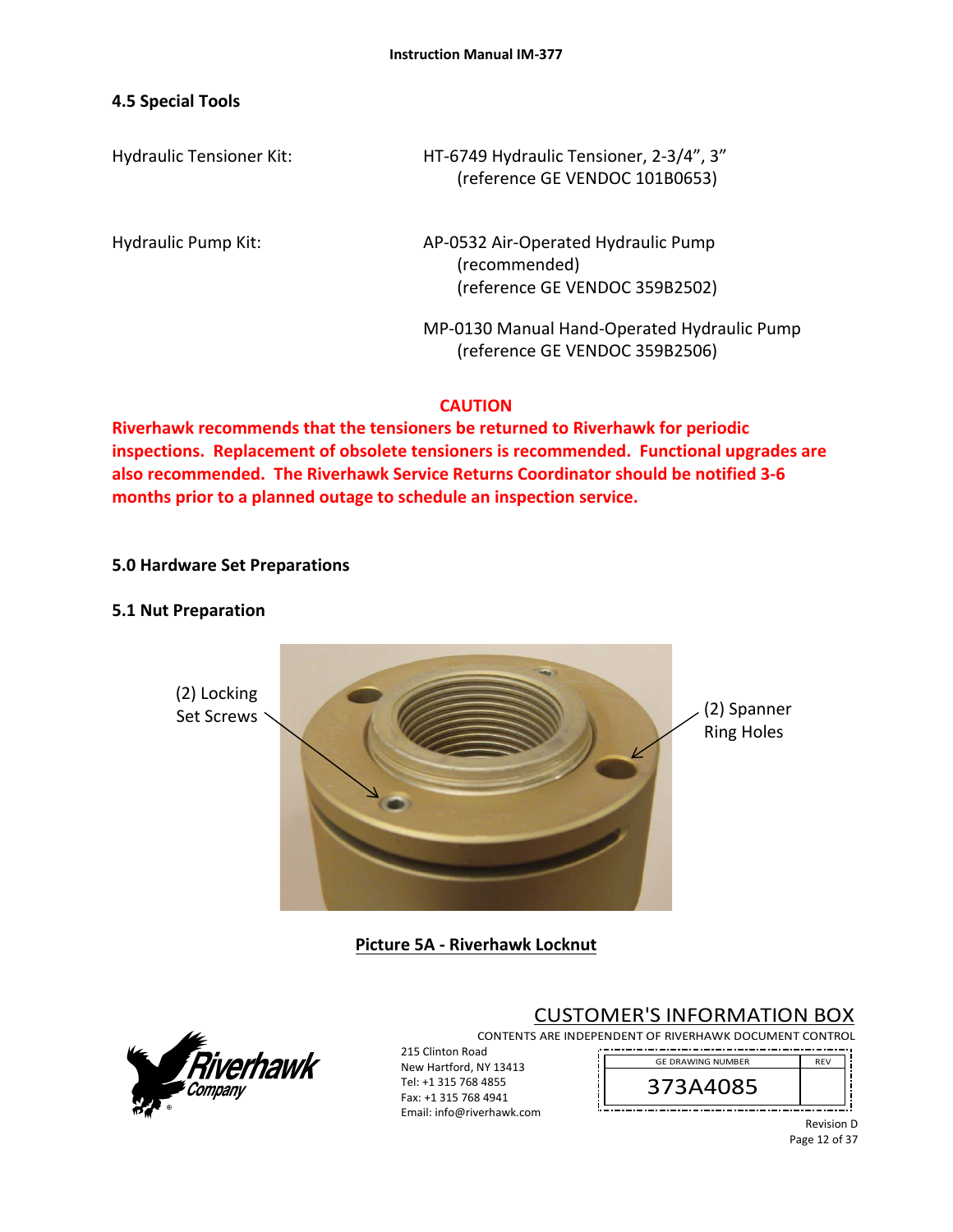If there is any visible damage on a nut, do not use the nut and contact the Riverhawk Company for a replacement nut. Please be prepared to supply the turbine number, weight certification, and digital photographs for evaluation.

## **5.1.1 Nut Cleaning ‐ New Installations**

For new installations, the nuts should come sealed from the factory and will need no cleaning.

## **5.1.2 Nut Cleaning ‐ Old Installations**

Previously installed nuts require cleaning as follows: Wire brush using a petroleum‐based solvent to remove any foreign material on the external surfaces and threads.

## **5.2 Stud Preparation**

Check the stud for any visible damage. If there is any visible damage, do not use the stud and contact the Riverhawk Company for a replacement stud. Please be prepared to supply the turbine number, weight certification, and digital photographs for evaluation.

## **CAUTION**

**It is especially important to check the condition of the conical thread used to tension the stud. Thread damage from previous abuse can lead to failure of the stud or tensioning equipment.**

The conical threads of each stud must be clean of grit and dirt before installation or removal. This ensures the proper seating of the puller screw.

# **5.2.1 Stud Cleaning ‐ New Installations**

For new installations, the studs should come sealed from the factory and will need no cleaning.

# **5.2.2 Stud Cleaning ‐ Old Installations**

Previously installed studs may require cleaning using Riverhawk Stud Cleaning Kit #GT‐4253 (GE VENDOCS 373A4026). Clean internal conical threads should have a bright and shiny appearance.

Follow instruction manual IM‐220 (GE VENDOCS 373A4025) for cleaning procedure of the conical threads on Riverhawk studs using a brass power brush. The latest revision may be obtained by contacting Riverhawk Company or thru www.riverhawk.com.



CUSTOMER'S INFORMATION BOX CONTENTS ARE INDEPENDENT OF RIVERHAWK DOCUMENT CONTROL

215 Clinton Road New Hartford, NY 13413 Tel: +1 315 768 4855 Fax: +1 315 768 4941 Email: info@riverhawk.com

REV 373A4085 GE DRAWING NUMBER

Revision D Page 13 of 37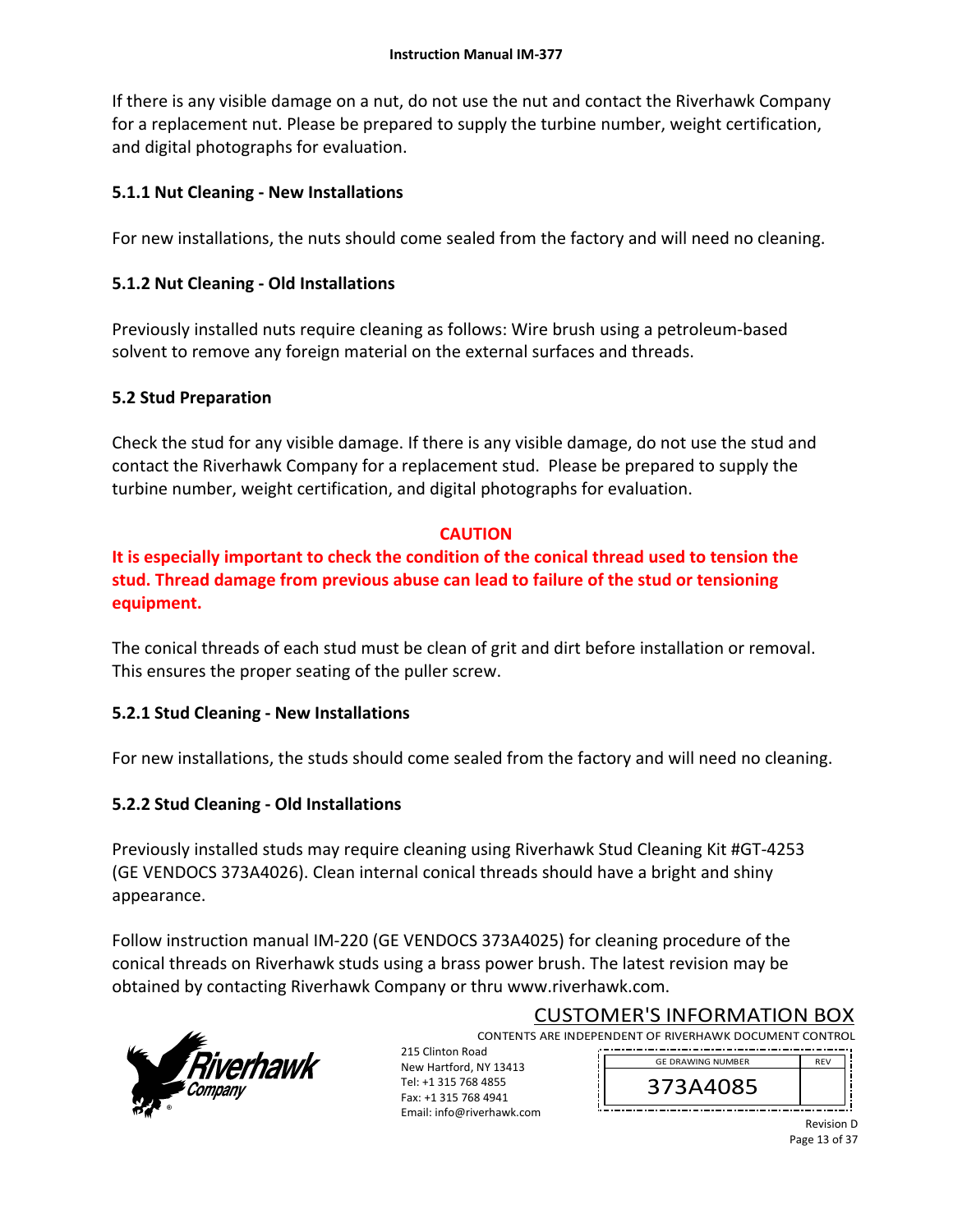

**Picture 5B - Brass Power Brush** 

### **5.3 Stud Length Measurement**

Measure and record the initial lengths of the studs. The following suggestions will improve your results.

- **Plan to start and finish any flange in the same day.**
- **•** Studs and flange must be at the same temperature.
- **Number each stud with a marker for later stretch measurement tracking.**
- **Mark the location of measurement on stud end with a permanent marker.**
- **Measure each stud to nearest 0.001 inch (.01 mm).**
- **Record each measurement on the supplied record sheets.**
- **Do not allow the measuring instruments to sit in the sun.**
- **The same person should make all measurements.**

#### **6.0 Stud and Nut Assembly**

Refer to the hardware assembly drawing (HF‐xxxx) listed in Section 2.0 of this manual.

- 1. Assemble the cylindrical nut to the internal, conical thread end of the stud.
- 2. Slide the stud and cylindrical nut assembly into the flange as shown in Figure 6A and 6B.



# CUSTOMER'S INFORMATION BOX

CONTENTS ARE INDEPENDENT OF RIVERHAWK DOCUMENT CONTROL 

215 Clinton Road New Hartford, NY 13413 Tel: +1 315 768 4855 Fax: +1 315 768 4941 Email: info@riverhawk.com

REV 373A4085 GE DRAWING NUMBER

> Revision D Page 14 of 37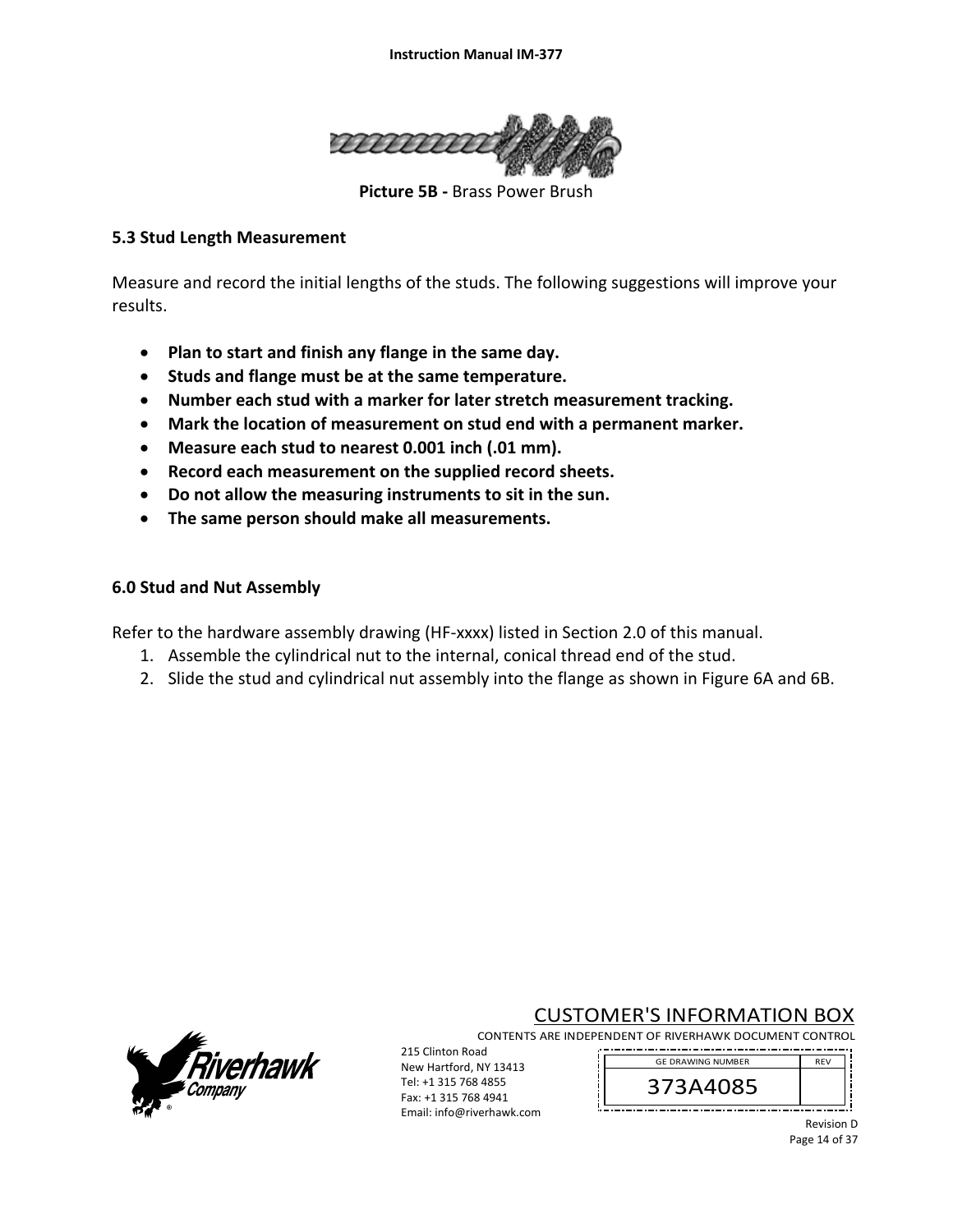#### **Instruction Manual IM‐377**



**Figure 6A** – Cross‐section View of Gas Turbine to Load Coupling Bolted Flange Connection



**Figure 6B** – Cross‐section View of Load Coupling to Generator Bolted Flange Connection

- 3. Install the other nut on the backside.
- 4. Adjust the nut/stud assembly so that the stud protrudes (or sticks out) from the face of the cylindrical nut the distance specified on the hardware drawing (HF‐xxxx). **SETTING THIS PROTRUSION OF STUD TO NUT IS CRITICAL FOR PROPER TENSIONER OPERATION.**



## CUSTOMER'S INFORMATION BOX

CONTENTS ARE INDEPENDENT OF RIVERHAWK DOCUMENT CONTROL 

215 Clinton Road New Hartford, NY 13413 Tel: +1 315 768 4855 Fax: +1 315 768 4941 Email: info@riverhawk.com

373A4085 GE DRAWING NUMBER

> Revision D Page 15 of 37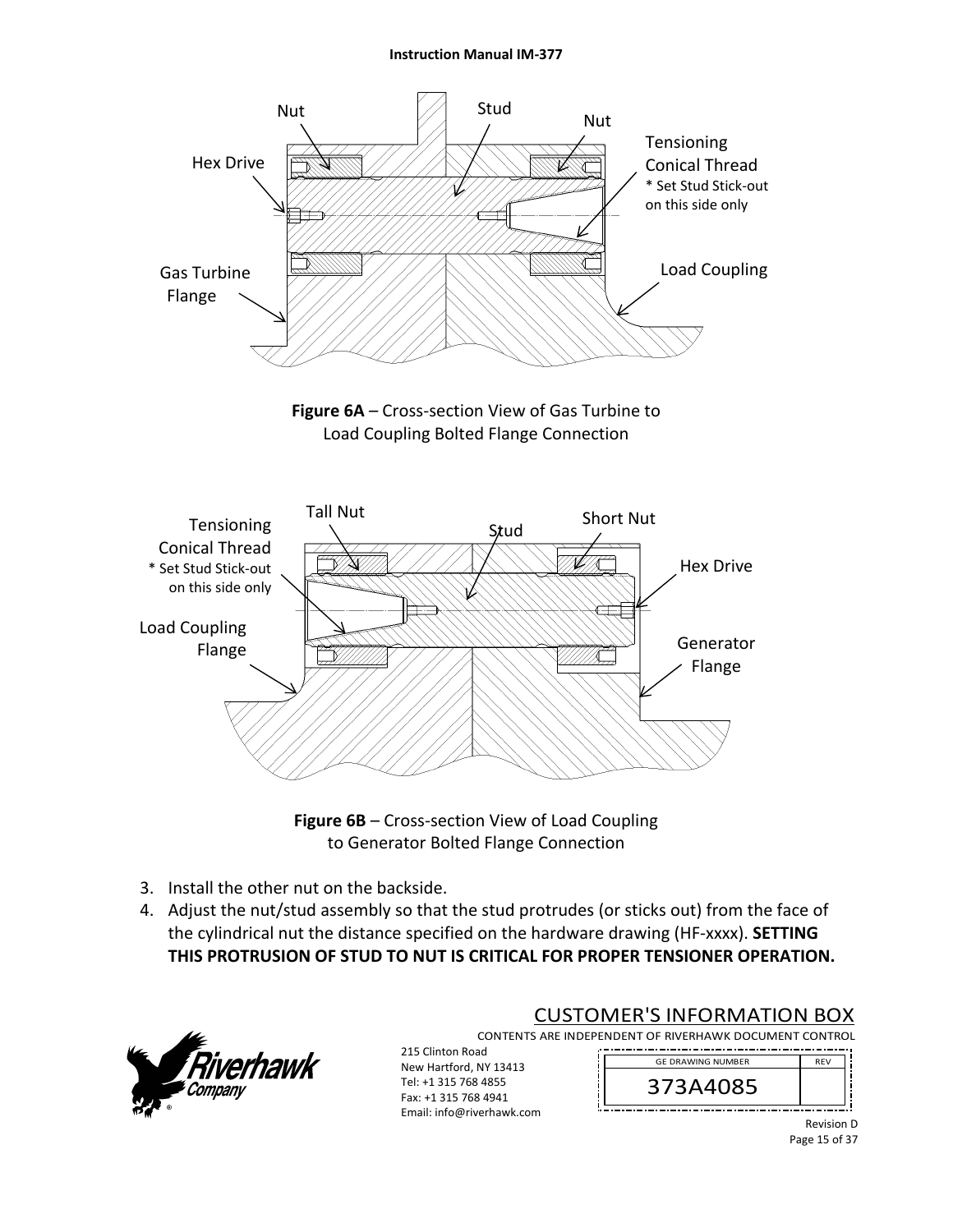A metal stick‐out gage is provided with the tensioner to assist the operator in setting the protrusion dimension



**Picture 6C** – Use of Stick‐Out Gage on Load Coupling to Generator Bolted Flange Connection

- 5. Hand tighten the assembly to a snug fit.
- 6. Recheck the stud stick‐out length. If the stick‐out length does not match the hardware drawing, adjust the nuts as necessary.

### **7.0 Hydraulic Tensioner Equipment Assembly**

- **7.1 Hydraulic Equipment Inspection**
- **7.1.1 Hydraulic Tensioner Inspection**

## **CAUTION**

**Riverhawk recommends that the tensioner be returned to Riverhawk for periodic inspections. Replacement of obsolete tensioners is recommended. Functional upgrades are also recommended. The Riverhawk Service Returns Coordinator should be notified 3‐6 months prior to a planned outage to schedule an inspection service.** 

### **WARNING**

**To avoid failure, ensure safety, and proper operation, the tensioner assembly must be installed on a stud in the flange before pressurizing the tensioner. Do not use the tensioner at any pressure unless the tool is installed on a stud in a flange.** 

Check puller screw usage life with Riverhawk service bulletin SB‐08001.



CUSTOMER'S INFORMATION BOX

CONTENTS ARE INDEPENDENT OF RIVERHAWK DOCUMENT CONTROL

215 Clinton Road New Hartford, NY 13413 Tel: +1 315 768 4855 Fax: +1 315 768 4941 Email: info@riverhawk.com

REV 373A4085 GE DRAWING NUMBER



Page 16 of 37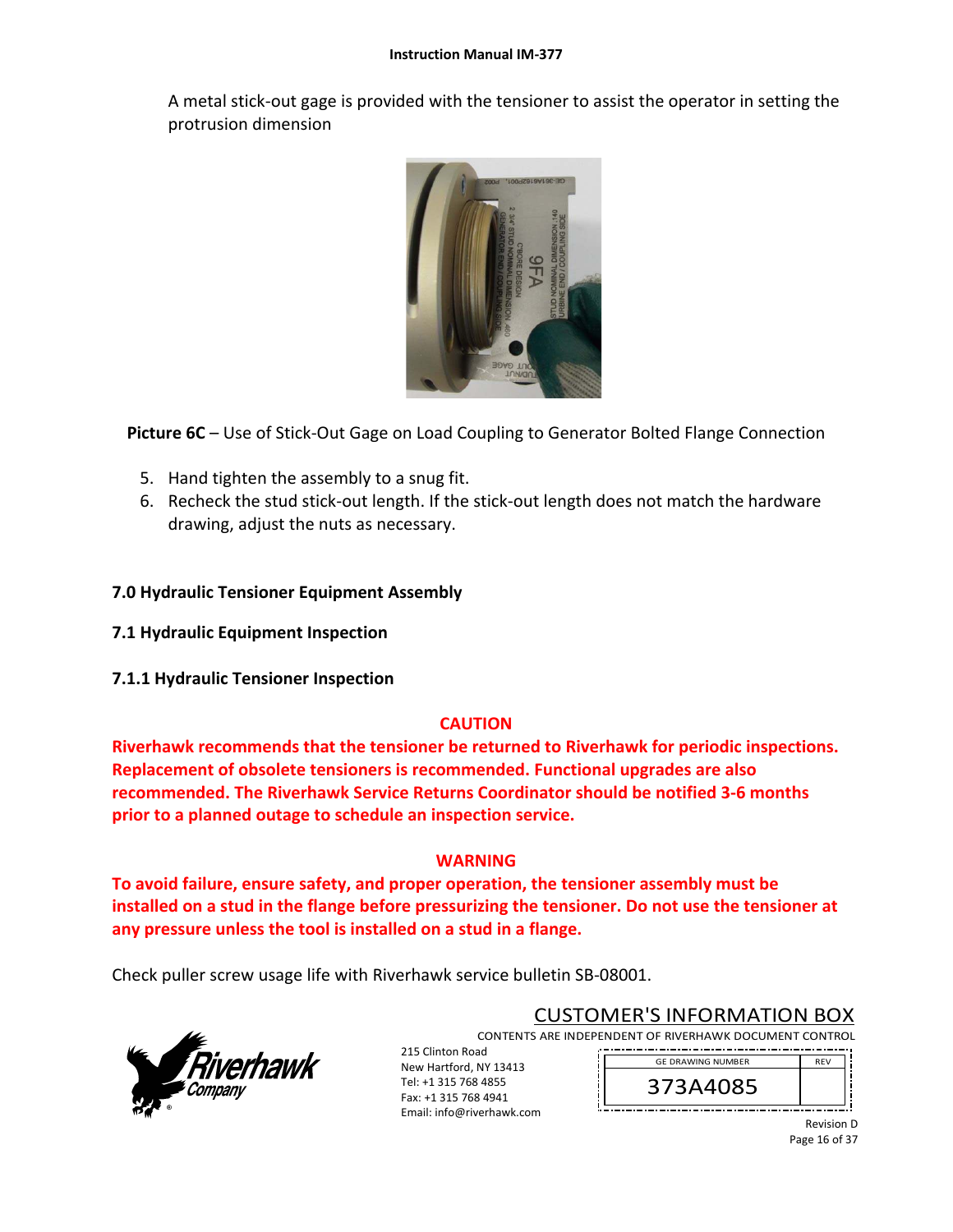Clean puller screw and check for any debris and dents.

Puller screw should be free to rotate and move back and forth.

Seam between cylinders closed tightly.

Inspect the tensioner guard for any signs of damage including cracked welds. Any guards modified in the field should be replaced. Bent guards should be replaced.

Inspect the outside of the tensioner for discoloration patterns that may indicate submersion and internal damage.

Perform an inventory of the loose equipment supplied with the tensioner. An inventory list is provided on the tensioner's technical drawing (for example Riverhawk HT‐xxxx). Replacement parts are available from Riverhawk.

## **7.1.2 Hydraulic Pump Kit Inspection**

Refer to the Hydraulic Pump Kit Instruction Manual, IM‐293 (GE VENDOC 373A4058). The latest revision may be obtained by contacting Riverhawk Company or thru www.riverhawk.com.

## **8.0 Assembly of Tensioner on a Stud**

## **8.1 Handling of the Tensioner**

A strap can be placed around the cylinder lifting handle on the hydraulic connection side only to help the operator support the tensioner during installation. The lifting strap must be loose during tensioning.

## **8.2 Kit Assembly**

Refer to the hardware assembly drawing (HF-xxxx) listed in Section 2.0 of this manual and the tensioner assembly drawing (HT‐xxxx) listed in Section 4.5 of this manual to determine which side of the flange the tensioner must be located on in order to use the tensioner properly.

> Tel: +1 315 768 4855 Fax: +1 315 768 4941 Email: info@riverhawk.com



CUSTOMER'S INFORMATION BOX

CONTENTS ARE INDEPENDENT OF RIVERHAWK DOCUMENT CONTROL 215 Clinton Road New Hartford, NY 13413 GE DRAWING NUMBER



Revision D Page 17 of 37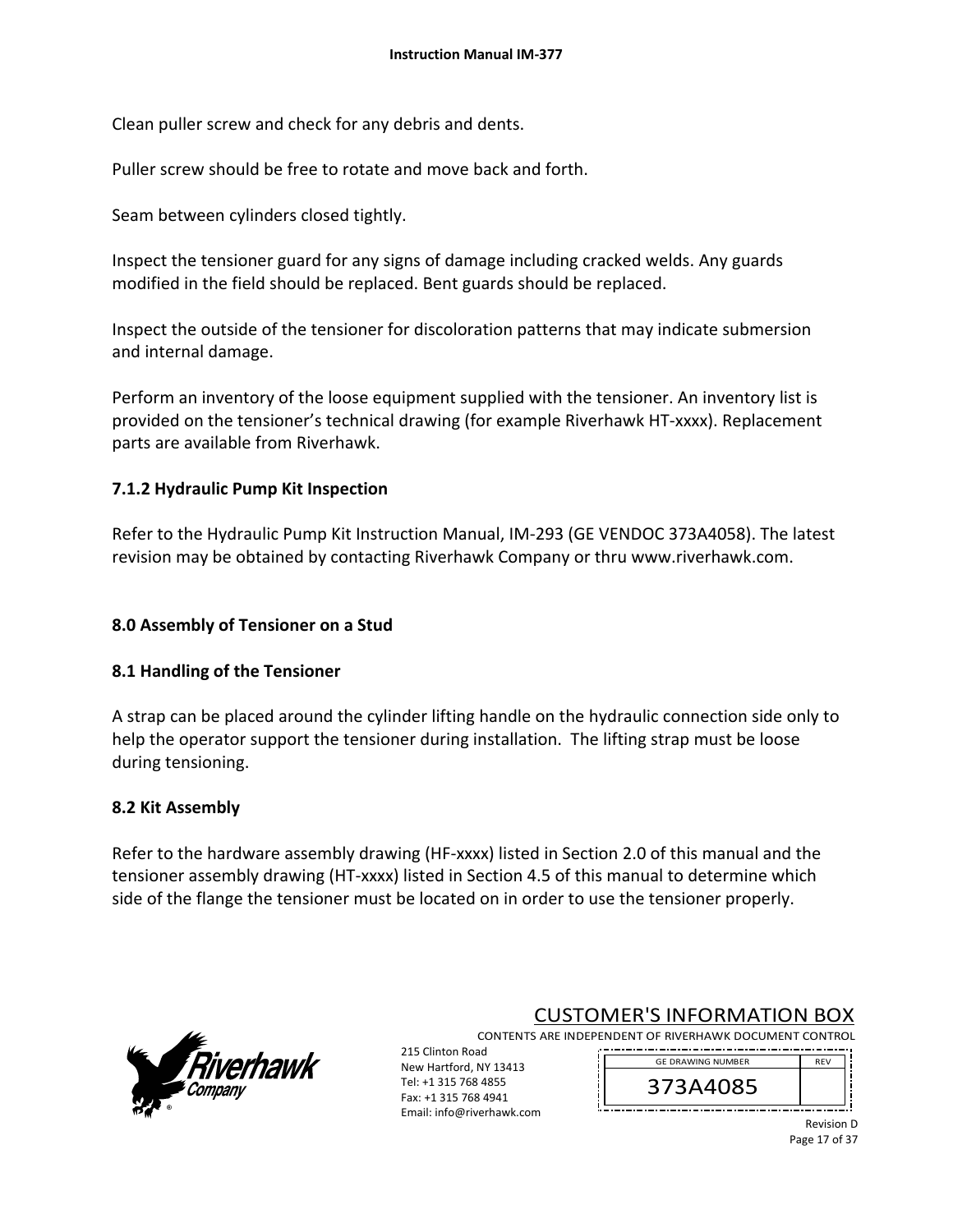

**Picture 8A – Features of the Hydraulic Tensioner HT‐6749** 



**Picture 8B – Features of the Hydraulic Tensioner HT‐6749**



# CUSTOMER'S INFORMATION BOX

CONTENTS ARE INDEPENDENT OF RIVERHAWK DOCUMENT CONTROL 

215 Clinton Road New Hartford, NY 13413 Tel: +1 315 768 4855 Fax: +1 315 768 4941 Email: info@riverhawk.com

REV 373A4085 GE DRAWING NUMBER

> Revision D Page 18 of 37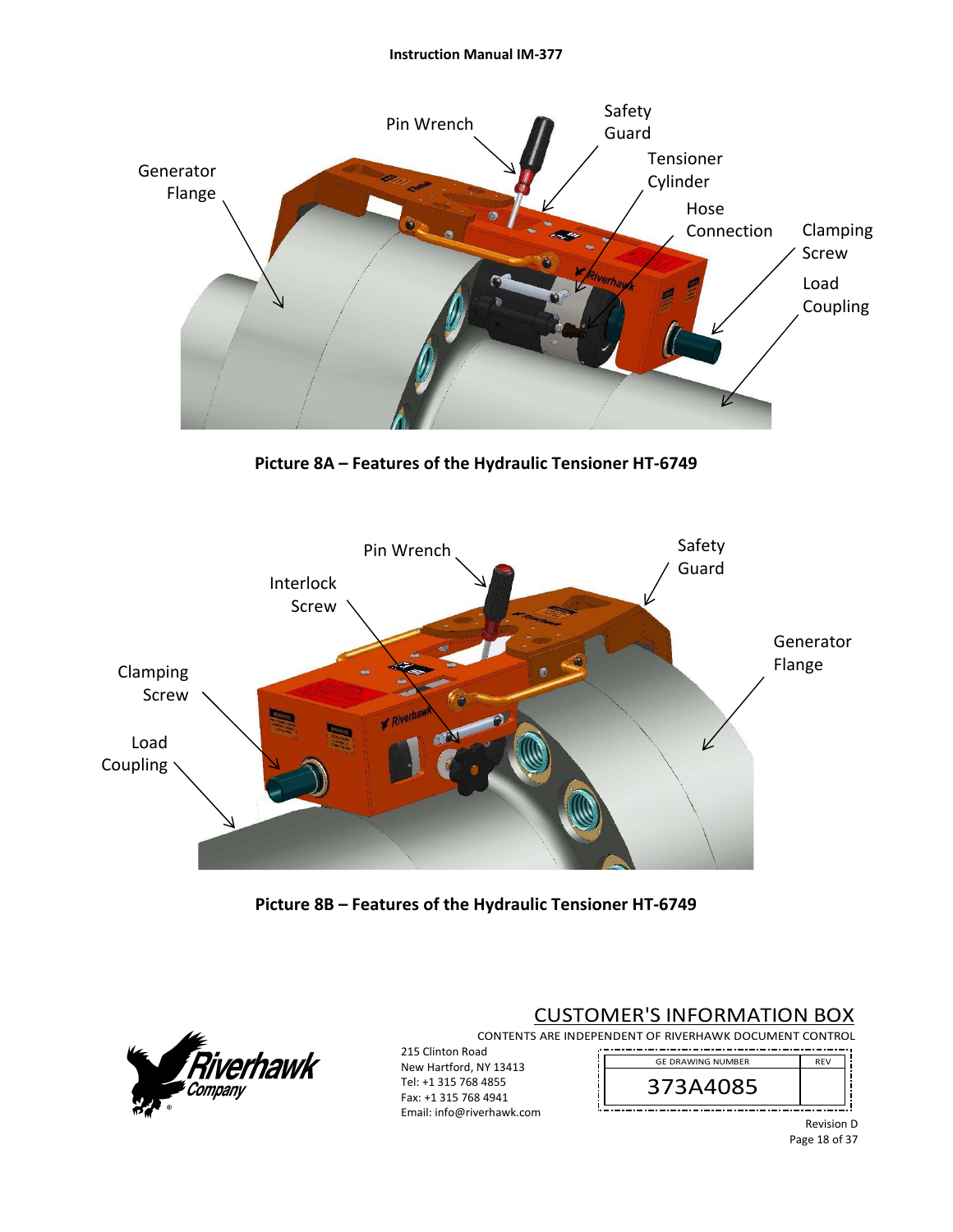#### **Instruction Manual IM‐377**



**Picture 8C – Cutaway view of Hydraulic Tensioner HT‐6749** 

**Note: Before threading the puller screw into the stud, carefully check the cleanliness of both the stud's and the puller screw's conical threads. Apply a light coat of clean turbine oil or a spray lubricant to the puller screw. Do not use "Never Seize" on the conical threads. This procedure will ease assembly and assure positive mating of the threads before tightening.** 

Assembly sequence is as follows:

- 1. Open the hydraulic return valve on the pump to allow hydraulic fluid to be pushed back from the puller tool into the pump reservoir. (This is automatic on the air‐operated hydraulic pump)
- 2. Place the spanner ring on the nut aligning the pins in the spanner ring with the holes on the nut.
- 3. Apply a light coat of clean turbine oil or a spray lubricant to the puller screw. Do not use "Never Seize" on the conical threads.
- 4. Install one puller screw release tape strip into end of stud. (Appendix B1)
- 5. Place and hold the tensioner assembly over the end of the stud to be tightened.
- 6. Slide the puller screw in to the tapered thread of the stud and hand tighten. **Be sure not to cross thread assembly.**
- 7. Hold the stud steady with a 1/2" hex key wrench and using 1/2" drive ratchet wrench on end of puller screw. Tighten the puller screw into the conical thread of the stud with the ratchet wrench.
- 8. Back off the puller screw 1/2 a turn.



CUSTOMER'S INFORMATION BOX

CONTENTS ARE INDEPENDENT OF RIVERHAWK DOCUMENT CONTROL

215 Clinton Road New Hartford, NY 13413 Tel: +1 315 768 4855 Fax: +1 315 768 4941 Email: info@riverhawk.com



Revision D Page 19 of 37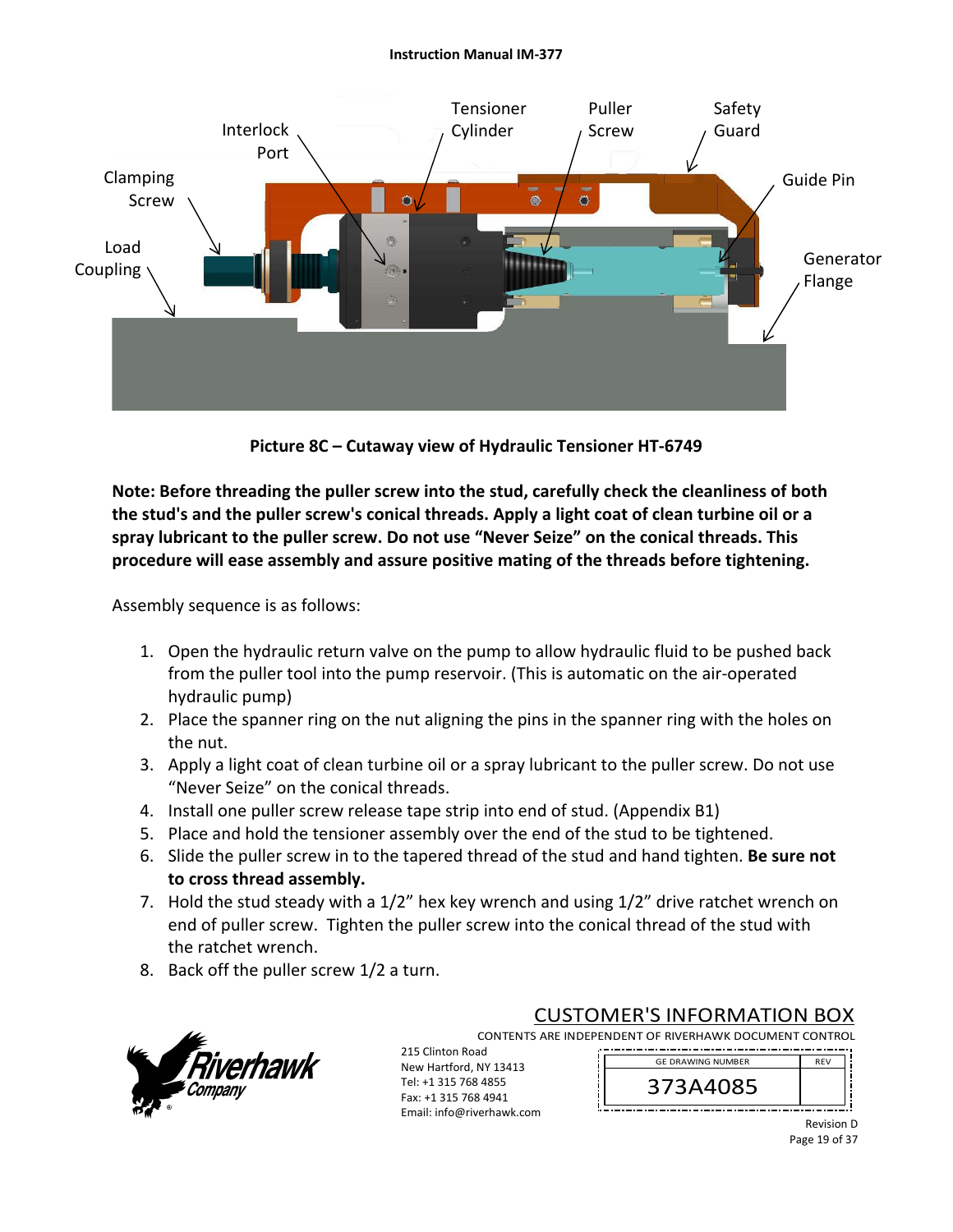- 9. Retighten the puller screw.
- 10. At this point the Tensioner Assembly **MUST BE FREE TO ROTATE**, the puller screw must be tight in the stud. **DO NOT BACK OFF PULLER SCREW**.
- 11. Place guard assembly over top of cylinder and flange and position the guide pin into the hole in the backside of the stud.
- 12. Tighten the knurled clamping screw until it firmly presses against the tensioner puller screw with the screw pin inside of the 1/2 drive hole.
- 13. Align the interlock screw with the port on the cylinder. Tighten to firmly seat internal interlock valve.



**Picture 8D – Activation of Safety Interlock** 

14. Connect the hydraulic pump to the tensioner. The tensioner should be completely assembled and ready for use.

**If the tensioner is not free to rotate when the puller screw is tight then, either (1) the stud is not properly positioned in the flange and recheck the stick‐out length and reposition the nuts, or (2) The tensioner is damaged and must be returned for repair.** 

# **CAUTION**

**Do not over extend the stud. Over extension can cause the piston to lose its seal and leak oil.** 



# CUSTOMER'S INFORMATION BOX

CONTENTS ARE INDEPENDENT OF RIVERHAWK DOCUMENT CONTROL 215 Clinton Road 

New Hartford, NY 13413 Tel: +1 315 768 4855 Fax: +1 315 768 4941 Email: info@riverhawk.com 373A4085 GE DRAWING NUMBER

> Revision D Page 20 of 37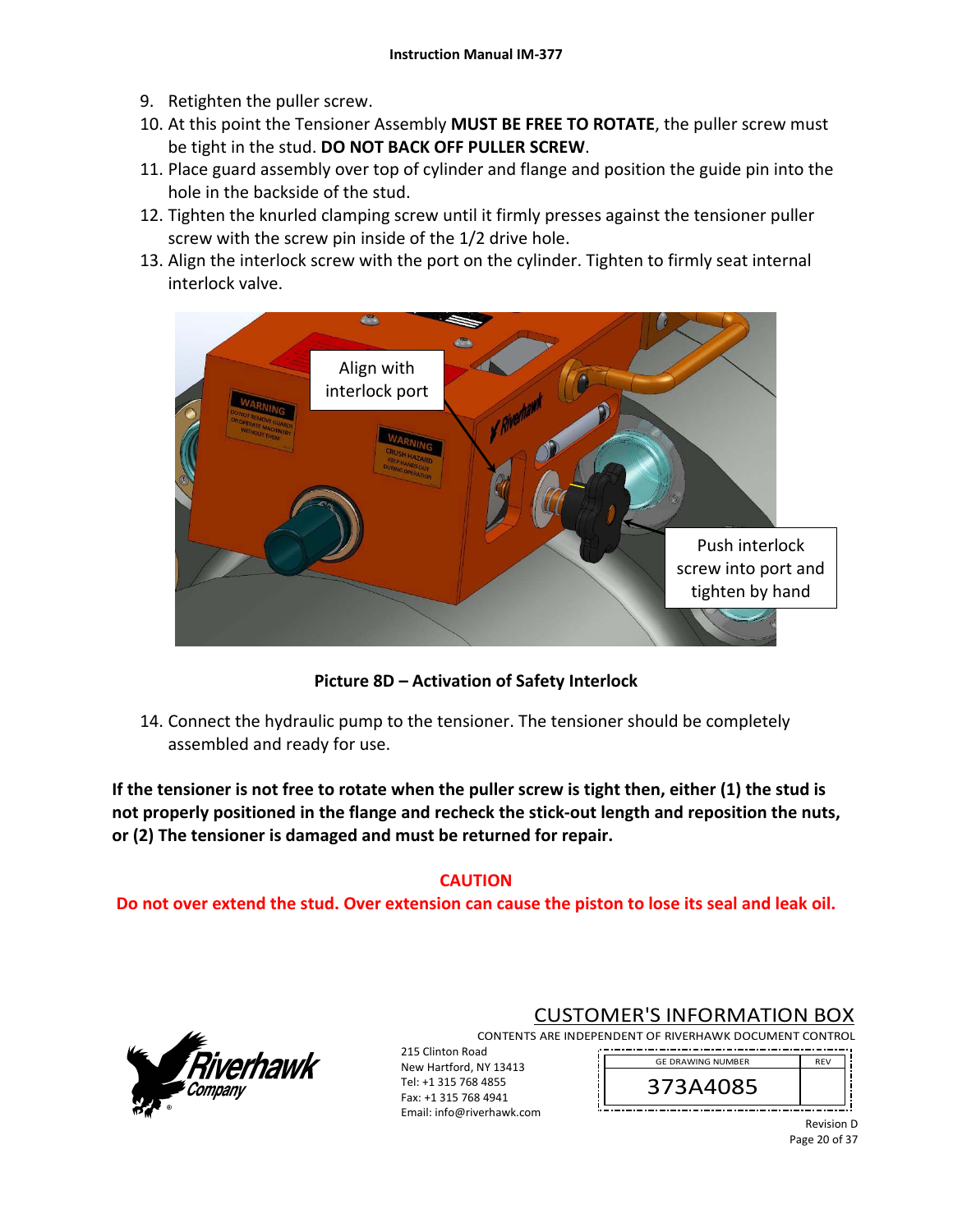### **CAUTION**

**Personal injury and equipment damage can occur if the puller screw is not securely engaged with the tapered threads of the stud. Proper engagement is achieved when the puller screw is tight in the stud and the tensioner assembly is free to turn.** 

### **8.3 Bleeding Hydraulic System**

Bleeding of the hydraulic system is not necessary with this tensioner design.

### **9.0 Stud Tensioning**

The studs will be tensioned in two steps, at 50% pressure and at final pressure. Follow the tensioning sequence for each flange joint as defined on the record sheets found at the end of this manual.

### **9.1 Tensioning at 50% pressure**

After the tensioner is properly installed apply hydraulic pressure to the tool. Bring the pressure to the 50% level in accordance with the following table.

### **WARNING**

**The safety guard must be in place at all times. Keep hands out of designated areas at all times when the tensioner is pressurized otherwise personal injury can occur.** 

### **CAUTION**

**Before threading the puller screw into the stud, carefully check the cleanliness of both the stud's and the puller screw's conical threads. Apply a light coat of clean turbine oil or a spray lubricant to the puller screw. This procedure will ease assembly and assure positive mating of the threads before tightening. Do not use "Never Seize" on the conical threads.** 

### **CAUTION**

**Do not exceed the maximum pressure marked on the tensioner. Excessive pressure can damage the stud and puller screw.** 

## **CAUTION**

**Do not tighten the nut while the tool is coming up to pressure; wait until pressure is achieved before attempting to tighten the nut with the spanner ring. If the tool is not properly installed, the tool could jump off the stud while coming up to pressure.** 



## CUSTOMER'S INFORMATION BOX

CONTENTS ARE INDEPENDENT OF RIVERHAWK DOCUMENT CONTROL 

215 Clinton Road New Hartford, NY 13413 Tel: +1 315 768 4855 Fax: +1 315 768 4941 Email: info@riverhawk.com

373A4085 GE DRAWING NUMBER

> Revision D Page 21 of 37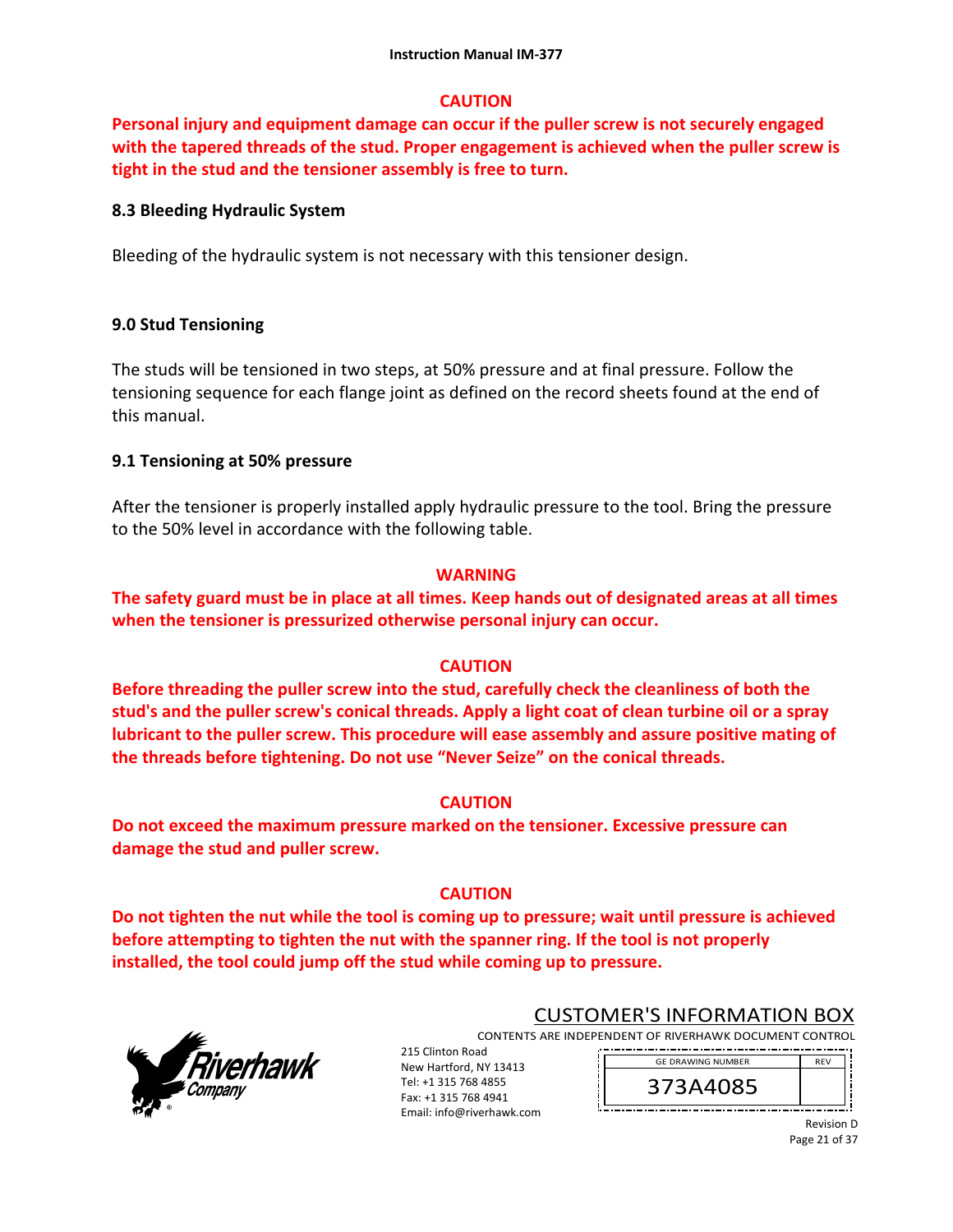#### **Instruction Manual IM‐377**

| <b>Flange Position</b> | <b>Stud Size</b> | 50% Pressure | 50% Stretch    |
|------------------------|------------------|--------------|----------------|
| Gas Turbine to Load    | 3"               | 10000 psi    | Do not measure |
| Coupling               | $[76$ mm         | [690 bar]    | Do not use     |
| Load Coupling to       | $2 - 3/4"$       | 10000 psi    | Do not measure |
| Generator              | $[71$ mm]        | [690 bar]    | Do not use     |
| Steam Turbine to       | $2 - 3/4"$       | 10000 psi    | Do not measure |
| Generator              | $[71$ mm]        | [690 bar]    | Do not use     |

## **9.1.1 Tightening of 3" and 2‐3/4" nuts**

Turn the cylindrical nut using the spanner ring and pin wrench until it bottoms firmly on the flange.

## **9.2 Removing the Tensioner from an Installed Stud**

The tensioner removal is accomplished by the follows steps:

- 1. Release the hydraulic pressure by either releasing the hand switch on the AP‐0532 Pump Kit or by opening the valve on the MP‐0130 Manual Pump Kit and leave the valve open.
- 2. Wait for the tensioner to fully retract and the tensioner is free to rotate.
- 3. Unscrew the hydraulic interlock knob until the screw is disconnected from the cylinder.
- 4. Unscrew the knurled clamping screw and remove the guard from the tensioner.
- 5. Unscrew the puller screw using a wrench and breaker bar. Do not use an impact wrench as this can damage the tensioner.
- 6. Remove the spanner ring from the nut.
- 7. Move the tool to the next bolt hole following the tensioning pattern from the stretched record sheets at the end of this manual.

# **9.3 Tensioning at Final Pressure**

Repeat the pulling and tightening procedure stated above at full pressure. After all of the studs have been tensioned, measure the final stud length. The final pressure and required stretch values are listed in the following table.

## **WARNING**

**The safety guard must be in place at all times. Keep hands out of designated areas at all times when the tensioner is pressurized otherwise personal injury can occur.** 

Email: info@riverhawk.com



CUSTOMER'S INFORMATION BOX CONTENTS ARE INDEPENDENT OF RIVERHAWK DOCUMENT CONTROL

215 Clinton Road New Hartford, NY 13413 Tel: +1 315 768 4855 Fax: +1 315 768 4941 

373A4085 GE DRAWING NUMBER

> Revision D Page 22 of 37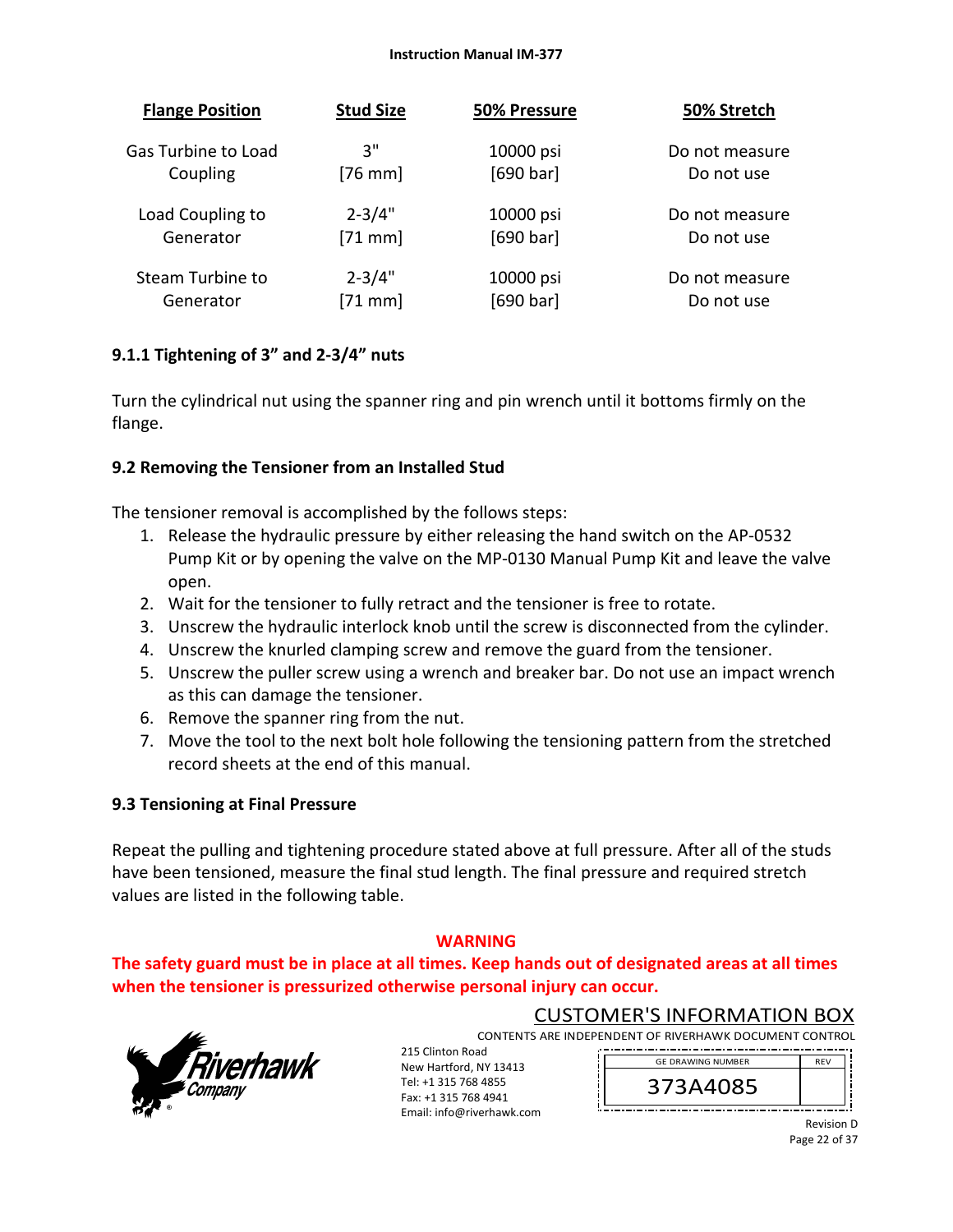### **CAUTION**

**Before threading the puller screw into the stud, carefully check the cleanliness of both the stud's and the puller screw's conical threads. Apply a light coat of clean turbine oil or a spray lubricant to the puller screw. This procedure will ease assembly and assure positive mating of the threads before tightening. Do not use "Never Seize" on the conical threads.** 

### **CAUTION**

**Do not exceed the maximum pressure marked on the tensioner. Excessive pressure can damage the stud and puller screw.** 

### **CAUTION**

**Do not tighten the nut while the tool is coming up to pressure; wait until pressure is achieved before attempting to tighten the nut with the spanner ring. If the tool is not properly installed, the tool could jump off the stud while coming up to pressure.** 

| <b>Flange Position</b>     | <b>Stud Size</b> | <b>Final Pressure</b> | <b>Final Stretch</b>  |
|----------------------------|------------------|-----------------------|-----------------------|
| <b>Gas Turbine to Load</b> | 3"               | 18000 psi             | $0.020" - 0.022"$     |
| Coupling                   | $[76$ mm]        | [1240 bar]            | $[0.51$ mm - 0.56 mm] |
| Load Coupling to           | $2 - 3/4"$       | 19000 psi             | $0.025" - 0.027"$     |
| Generator                  | $[71$ mm]        | [1310 bar]            | $[0.64$ mm - 0.69 mm] |
| <b>Steam Turbine to</b>    | $2 - 3/4"$       | 19000 psi             | $0.025" - 0.027"$     |
| Generator                  | $[71$ mm]        | [1310 bar]            | $[0.64$ mm - 0.69 mm] |

Incorrect stretch values can be corrected by uninstalling some or all of the selected studs. Re‐ measure the initial length of the studs and repeat the installation instructions studs. Excessive stretch variations can also be corrected by the same method.

Have final stretch values approved by the supervisor responsible for the installation.

## **10.0 Thread Locking and Windage Plug Installation**



# CUSTOMER'S INFORMATION BOX

CONTENTS ARE INDEPENDENT OF RIVERHAWK DOCUMENT CONTROL 

215 Clinton Road New Hartford, NY 13413 Tel: +1 315 768 4855 Fax: +1 315 768 4941 Email: info@riverhawk.com

373A4085 GE DRAWING NUMBER

> Revision D Page 23 of 37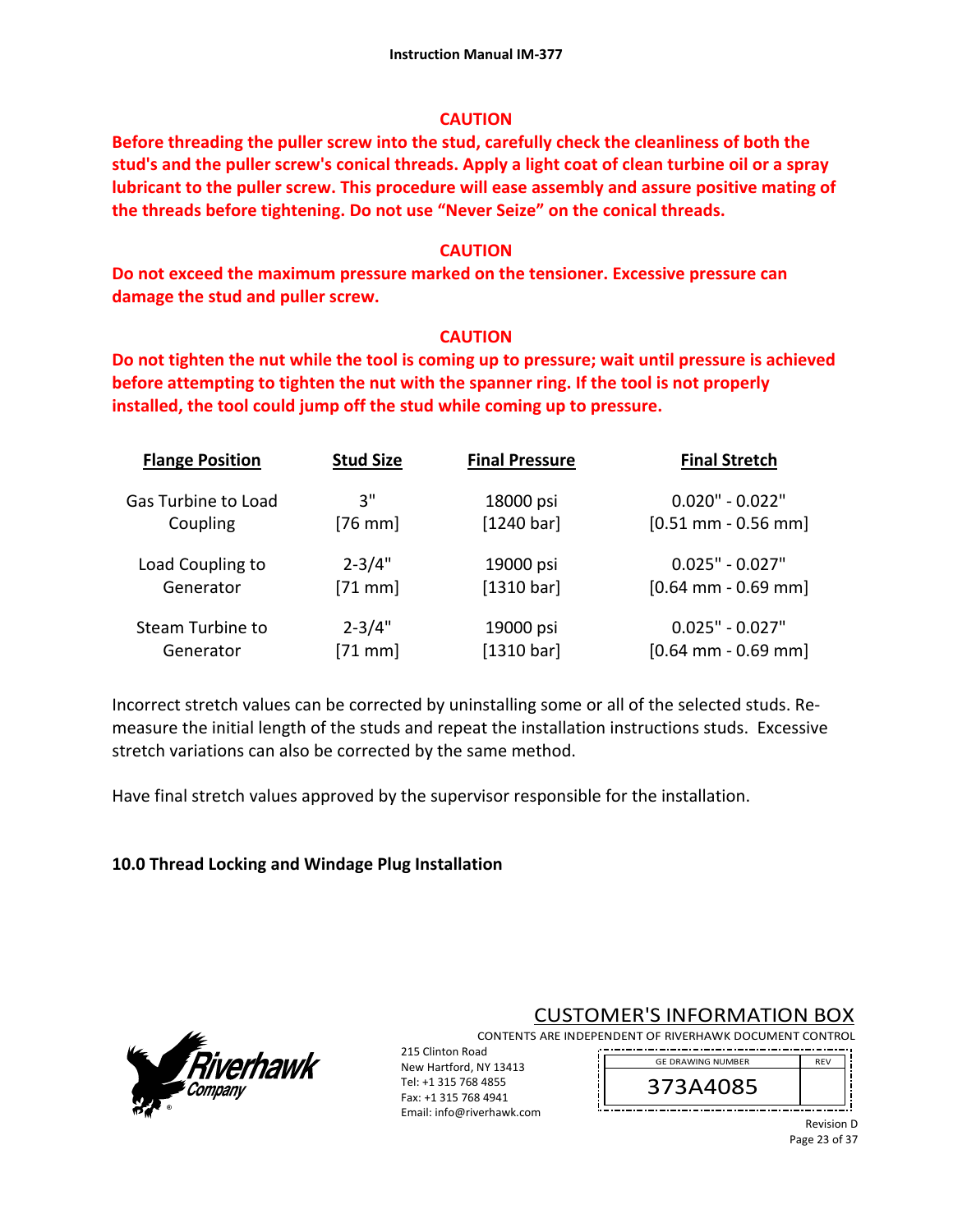### **10.1 Thread Locking**



**Picture 10A ‐ Riverhawk Locknut** 

Mechanical lock nuts have two set screws located in the top face. Before threading the nut onto the stud check to be certain the set screws are free to turn. Once the nut is seated torque the set screws to the values specified in the following table. When seated and torqued to the values specified the load created by the set screw displaces the thread of the nut in the area of the web creating the desired locking action.

| <b>Stud Size</b>       | <b>Set Screw Size</b> | <b>Torque</b>                                          |
|------------------------|-----------------------|--------------------------------------------------------|
| יי 3<br>$[76$ mm]      | $3/8$ "-24 UN         | $200$ in lbs $- 250$ in lbs<br>$[22.6 N·m - 28.2 N·m]$ |
| $2 - 3/4"$<br>$[71$ mm | $3/8$ "-24 UN         | $200$ in lbs $- 250$ in lbs<br>$[22.6 N·m - 28.2 N·m]$ |

### **10.2 Windage Plug Installation**

Refer to the hardware assembly drawing (HF-xxxx) listed in Section 2.0 of this manual to determine if windage plugs are required for the installation.



CUSTOMER'S INFORMATION BOX CONTENTS ARE INDEPENDENT OF RIVERHAWK DOCUMENT CONTROL

215 Clinton Road New Hartford, NY 13413 Tel: +1 315 768 4855 Fax: +1 315 768 4941 

Email: info@riverhawk.com



Revision D Page 24 of 37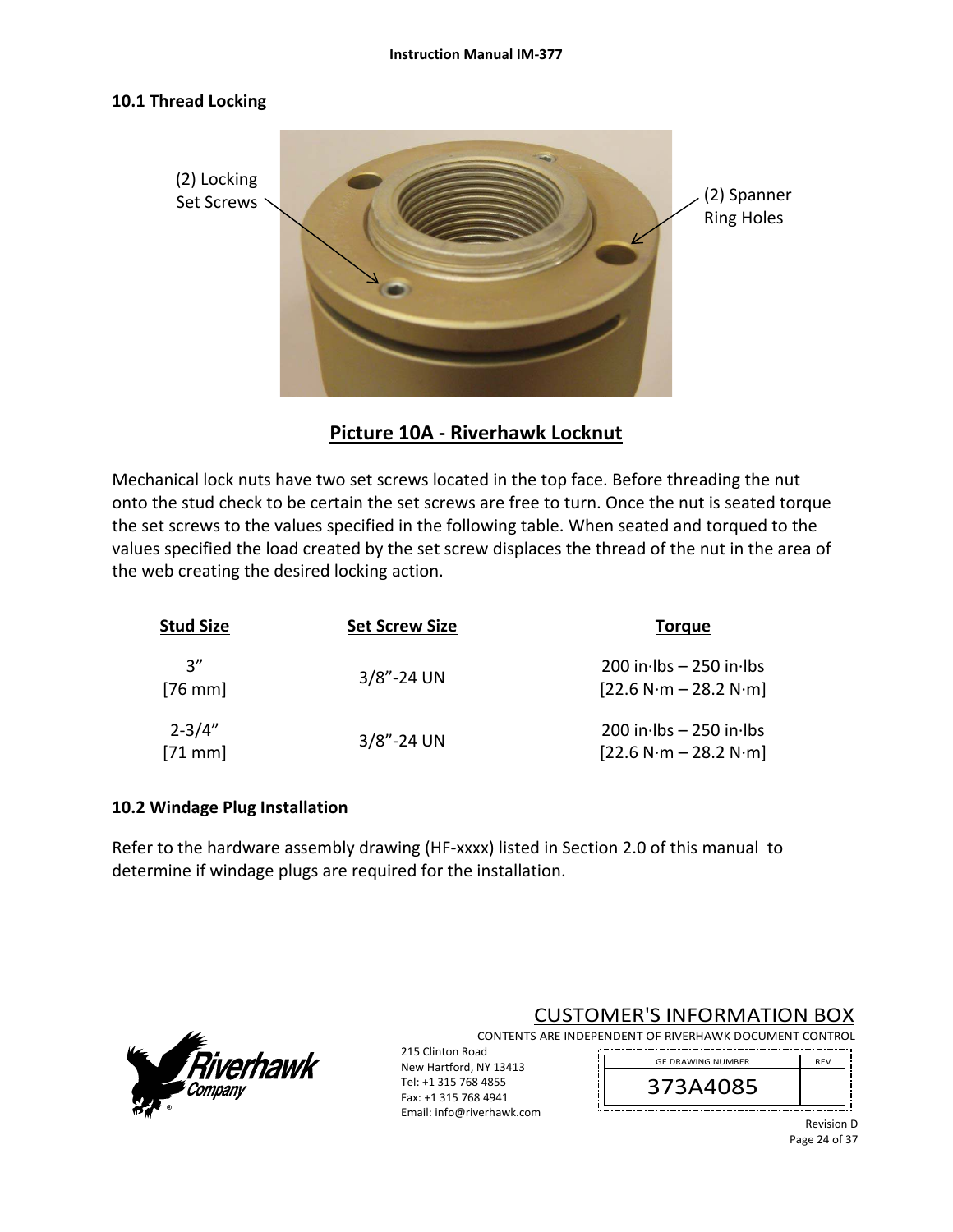

**Figure 10B –** Windage Plug Installation

Assembly sequence is as follows:

- 1. Verify the stud's internal threads are clean and free from oil.
- 2. Fully insert Windage Plug by threading it into the stud's internal thread.
- 3. Torque the windage plug to 200‐250 in∙lbs (22.6 28.2 N∙m).
- 4. Tighten the windage plug's set screws to 80‐90 in∙lbs (9.0 10.1 N∙m).
- 5. Check the distance the plug is inside of the stud. The plug should be at a minimum of .06" (1.5mm) below the face of the stud.

# **11.0 Stud and Nut Removal**

## **11.1 Handling of the Tensioner**

A strap can be placed around the cylinder lifting handle on the hydraulic connection side only to help the operator support the tensioner during installation. The lifting strap must be loose during tensioning.



CUSTOMER'S INFORMATION BOX

CONTENTS ARE INDEPENDENT OF RIVERHAWK DOCUMENT CONTROL

215 Clinton Road New Hartford, NY 13413 Tel: +1 315 768 4855 Fax: +1 315 768 4941

Email: info@riverhawk.com



Revision D Page 25 of 37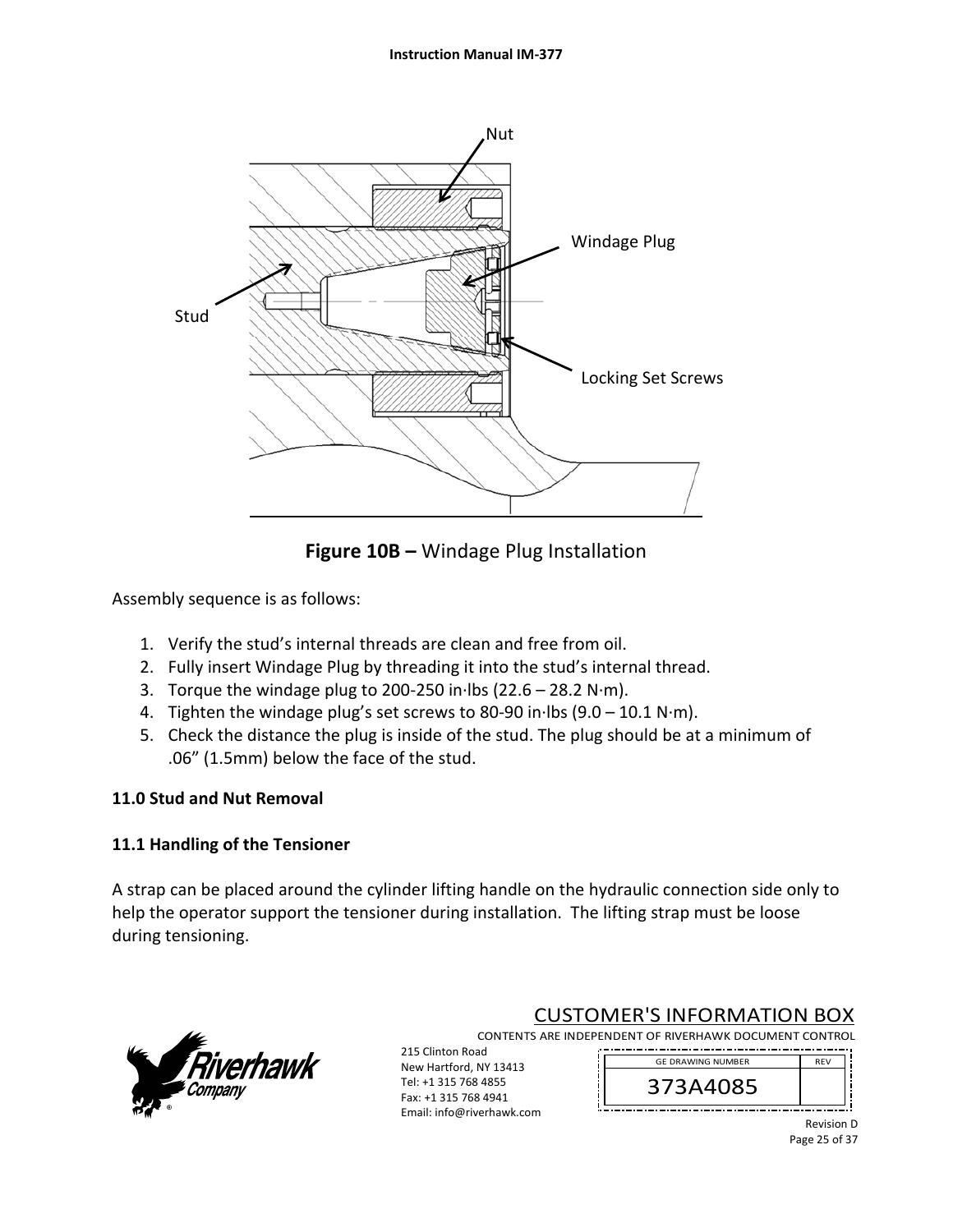### **11.2 Stud and Nut Removal**

Removal is accomplished as follows:

- If present, remove the windage plugs from the studs by reversing the installation instructions from section 10.2. It may be necessary to use two Allen wrenches: one to stop the windage plug from rotating, one to remove the set screws. Do not misplace the set screws.
- Using a wire brush, GT-4253, and shop air clean the internal tapered thread of the stud to remove any debris/deposits which may have accumulated during service as described in section 5.2.2.
- With an Allen‐wrench loosen the two locking set screws but do not remove from the nut.



**Picture 11A** ‐ Loosening of a nut's set screws

- Install the appropriate tensioner to the stud as described in Section 8.0.
- Apply the appropriate hydraulic pressure per this table. **DO NOT BACK OFF THE PULLER SCREW.**

| <b>Flange Position</b>            | <b>Stud Size</b>        | <b>Removal Pressure</b> |
|-----------------------------------|-------------------------|-------------------------|
| Gas Turbine to Load Coupling      | יי 3<br>$[76$ mm        | 18000 psi<br>[1240 bar] |
| Load Coupling to Generator        | $2 - 3/4"$<br>$[71$ mm  | 19000 psi<br>[1310 bar] |
| <b>Steam Turbine to Generator</b> | $2 - 3/4"$<br>$[71$ mm] | 19000 psi<br>[1310 bar] |



# CUSTOMER'S INFORMATION BOX

CONTENTS ARE INDEPENDENT OF RIVERHAWK DOCUMENT CONTROL

215 Clinton Road New Hartford, NY 13413 Tel: +1 315 768 4855 Fax: +1 315 768 4941 Email: info@riverhawk.com



Revision D Page 26 of 37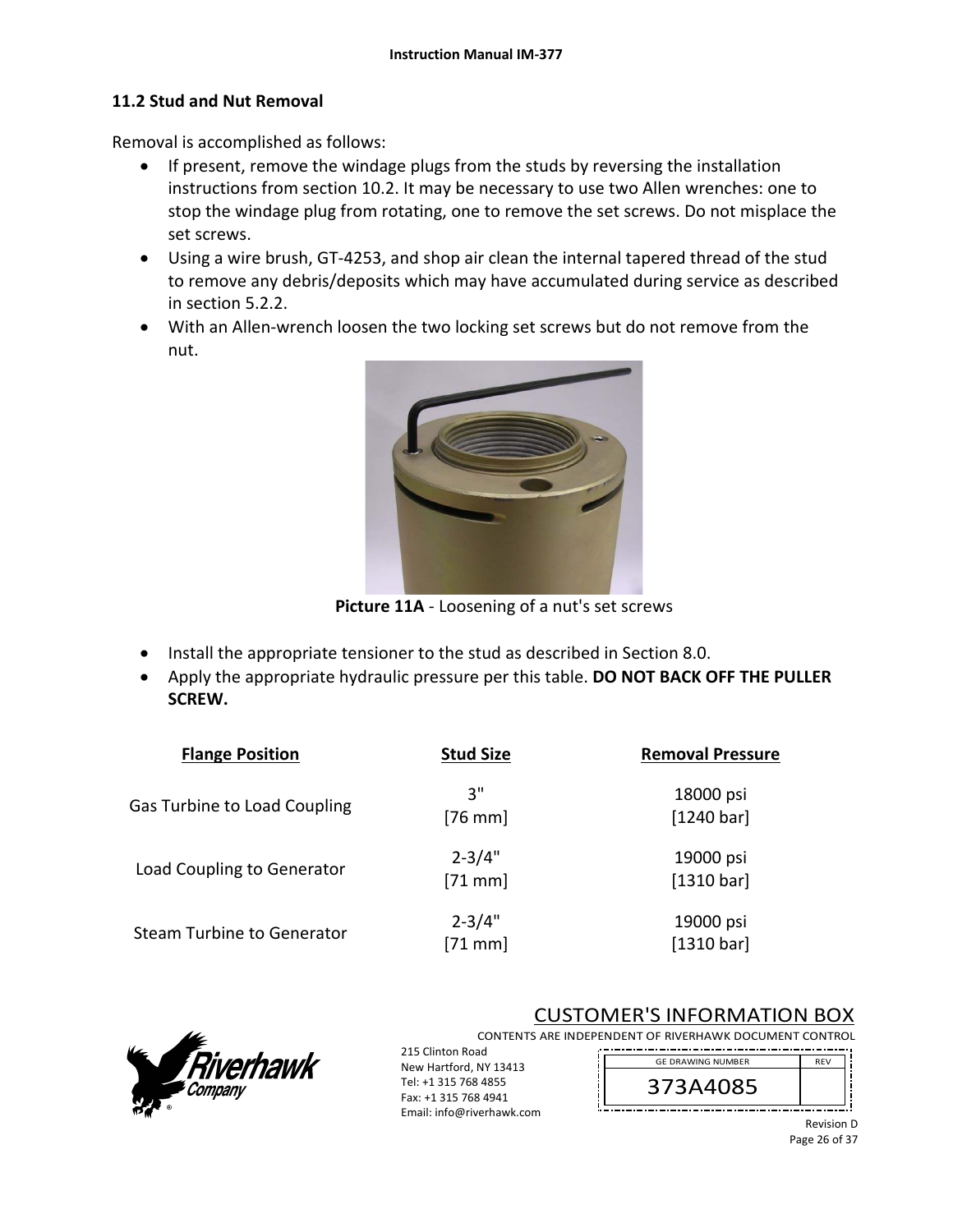Using the spanner ring and spanner/pin wrenches, loosen the nut, then release the pressure.

## **11.3.1 Removing the Tensioner from a Stud**

The tensioner removal is accomplished by the follows steps:

- 1. Release the hydraulic pressure by either releasing the hand switch on the AP‐0532 Pump Kit or by opening the valve on the MP‐0130 Manual Pump Kit and leave the valve open.
- 2. Wait for the tensioner to fully retract and the tensioner is free to rotate.
- 3. Unscrew the hydraulic interlock knob until the screw is disconnected from the cylinder.
- 4. Unscrew the knurled clamping screw and remove the guard from the tensioner.
- 5. Unscrew the puller screw using a wrench and breaker bar. Do not use an impact wrench as this can damage the tensioner.
- 6. Remove the spanner ring from the nut.
- 7. Move the tool to the next bolt hole following the tensioning pattern from the stretched record sheets at the end of this manual.

## **12.0 Storage Instructions**

Follow these directions to properly store your hydraulic tensioner and hydraulic pump kit for long term storage and shipment.

If any damage is observed, contact the Riverhawk Company to schedule a maintenance inspection.

# **12.1 Hydraulic Pump Kit Storage**

Refer to the Hydraulic Pump Kit Instruction Manual, IM‐293 (GE VENDOC 373A4058). The latest revision may be obtained by contacting Riverhawk Company or thru www.riverhawk.com.

## **12.2 Hydraulic Tensioner Storage**

Check the tensioner for any damage

- 1. Clean puller screw and check for any debris and dents.
- 2. Puller screw should be free to rotate and move back and forth.
- 3. Seam between cylinders closed tightly.
- 4. Inspect tensioner guard for any signs of damage. Bent guards should be replaced.

If any damage is observed, contact the Riverhawk Company to schedule a maintenance inspection.



CUSTOMER'S INFORMATION BOX

CONTENTS ARE INDEPENDENT OF RIVERHAWK DOCUMENT CONTROL 215 Clinton Road 

New Hartford, NY 13413 Tel: +1 315 768 4855 Fax: +1 315 768 4941 Email: info@riverhawk.com

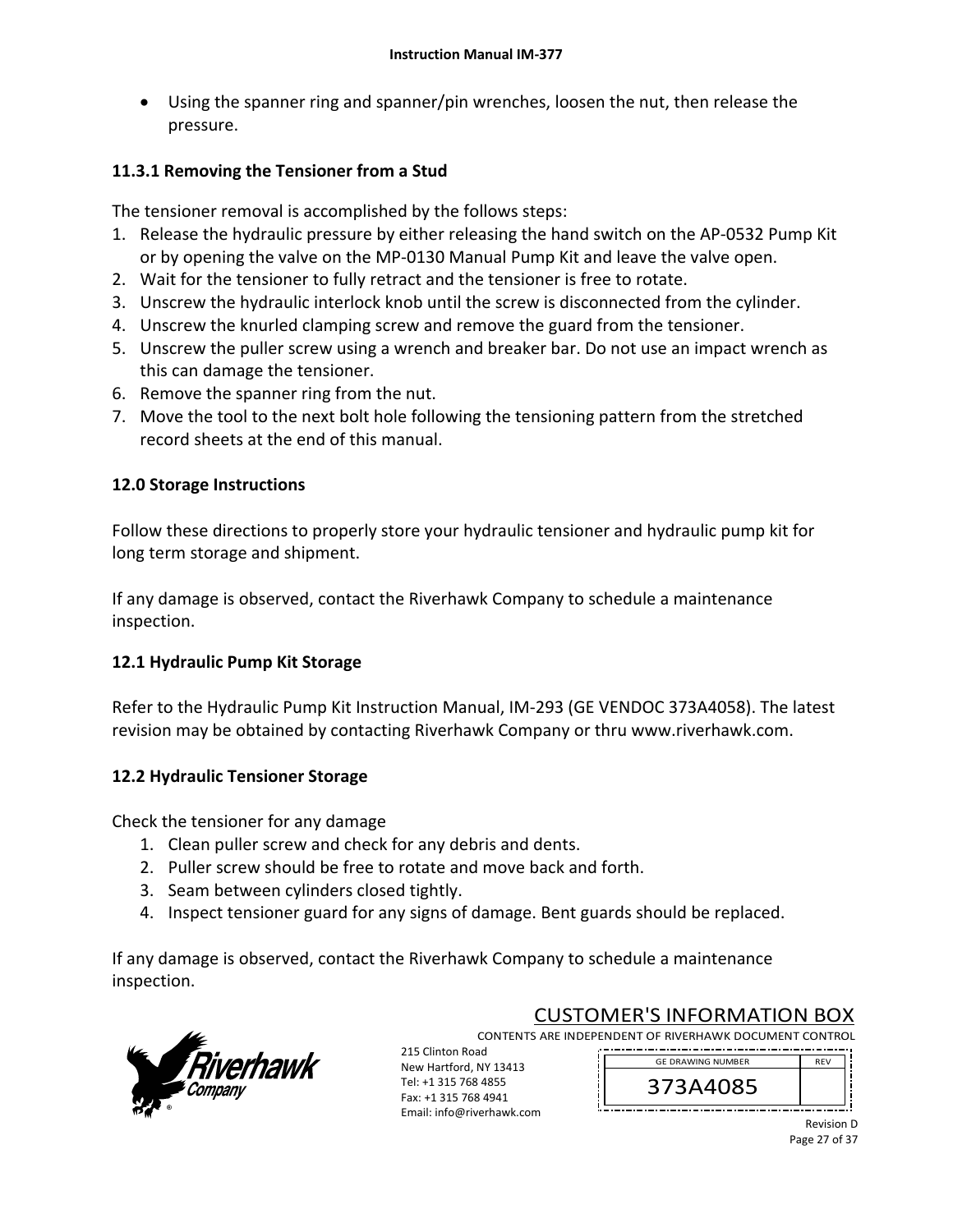Place protective red plastic cap into the hydraulic port.

Coat the hydraulic tensioner with a light coat of oil and place the tensioner into the original shipping container.

### **12.3 Store shipping container**

Secure the hydraulic pump and hydraulic tensioner into the original shipping containers using the supplied wood braces.

Seal the original shipping container and store under shelter and protected from moisture, sand, and grit.

### **13.0 Frequently Asked Questions**

This section contains some frequently asked questions and problems. If the steps listed here do not solve your problem, contact the Riverhawk Company thru our website, email, or phone call.

- **Q:**  Can I rent a hydraulic tensioner kit?
- **A:**  Yes, Riverhawk has rental tensioner kits available for most of our hydraulic tensioners.
- **Q:**  A tensioner has pulled itself out of the stud's conical threads. Can I continue using a tensioner on this stud?
- **A:**  No. Both the tensioner and the stud may have been damaged and must be removed from the work area. If the stud is tensioned, a Nut Buster repair kit, from Riverhawk, must be used to remove the damaged stud by drilling out the nut. Leaving a damaged stud in place will lead to a safety hazard on future outages.



# CUSTOMER'S INFORMATION BOX

CONTENTS ARE INDEPENDENT OF RIVERHAWK DOCUMENT CONTROL 

215 Clinton Road New Hartford, NY 13413 Tel: +1 315 768 4855 Fax: +1 315 768 4941 Email: info@riverhawk.com

373A4085 GE DRAWING NUMBER

> Revision D Page 28 of 37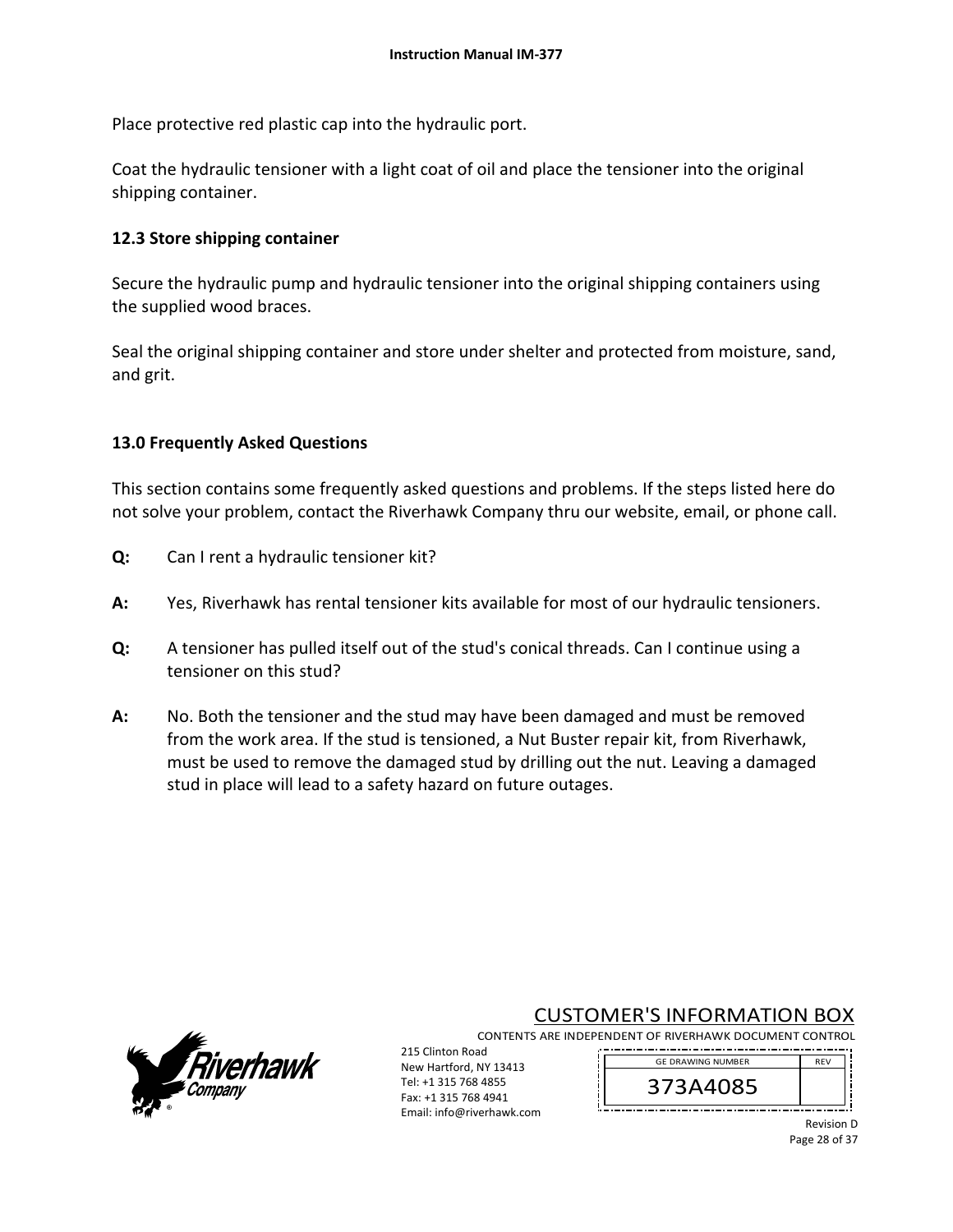Riverhawk can supply a replacement stud and nut based on the initial weight certification supplied with the hardware set (see section 4.2). The damaged tensioner should also be returned to Riverhawk for inspection and repair.

If a stud must be left in place, paint the damaged stud with a generous amount of indelible, bright‐colored paint. Notify the appropriate GE Safety and Service personnel. Note the location of the damaged stud in the services notes for the machine.

- **Q:**  The hydraulic tensioner has been taken up to its final pressure. The final stretch length is short of the final stretch target. What is the next step?
- **A:**  Do not increase the hydraulic pressure. Check if the hydraulic pump is set to the right pressure. Install the tensioner and re‐pressurize the tensioner to the final pressure then recheck the stretch measurement. If the stretch value is still short, remove the stud from the hole and re-measure the stud's initial length then try to install the stud again.
- **Q:**  The hydraulic tensioner has been taken up to its final pressure. The final stretch length is larger than the final stretch target. What is the next step?
- **A:**  Remove the stud from the bolt hole. Check if the hydraulic pump is set to the right pressure. Re‐measure the stud's initial length then try to install the stud again.
- **Q:**  The tensioner is at its final pressure, but the nut cannot be loosened.
- **A:**  If the nuts cannot be loosened at the final pressure, continually increasing the pressure will not help and can be dangerous and in some cases make it harder to remove the nut. Check the nut to see if its set screws have been loosened. Check for and remove any corrosion around the nut's threads.
- **Q:**  How do I clean the conical threads on a stud?
- **A:**  The conical threads are best cleaned using a spiral wound brass brush in a drill as described in section 5.2.2



CUSTOMER'S INFORMATION BOX

CONTENTS ARE INDEPENDENT OF RIVERHAWK DOCUMENT CONTROL

215 Clinton Road New Hartford, NY 13413 Tel: +1 315 768 4855 Fax: +1 315 768 4941 Email: info@riverhawk.com

REV 373A4085 GE DRAWING NUMBER

Revision D Page 29 of 37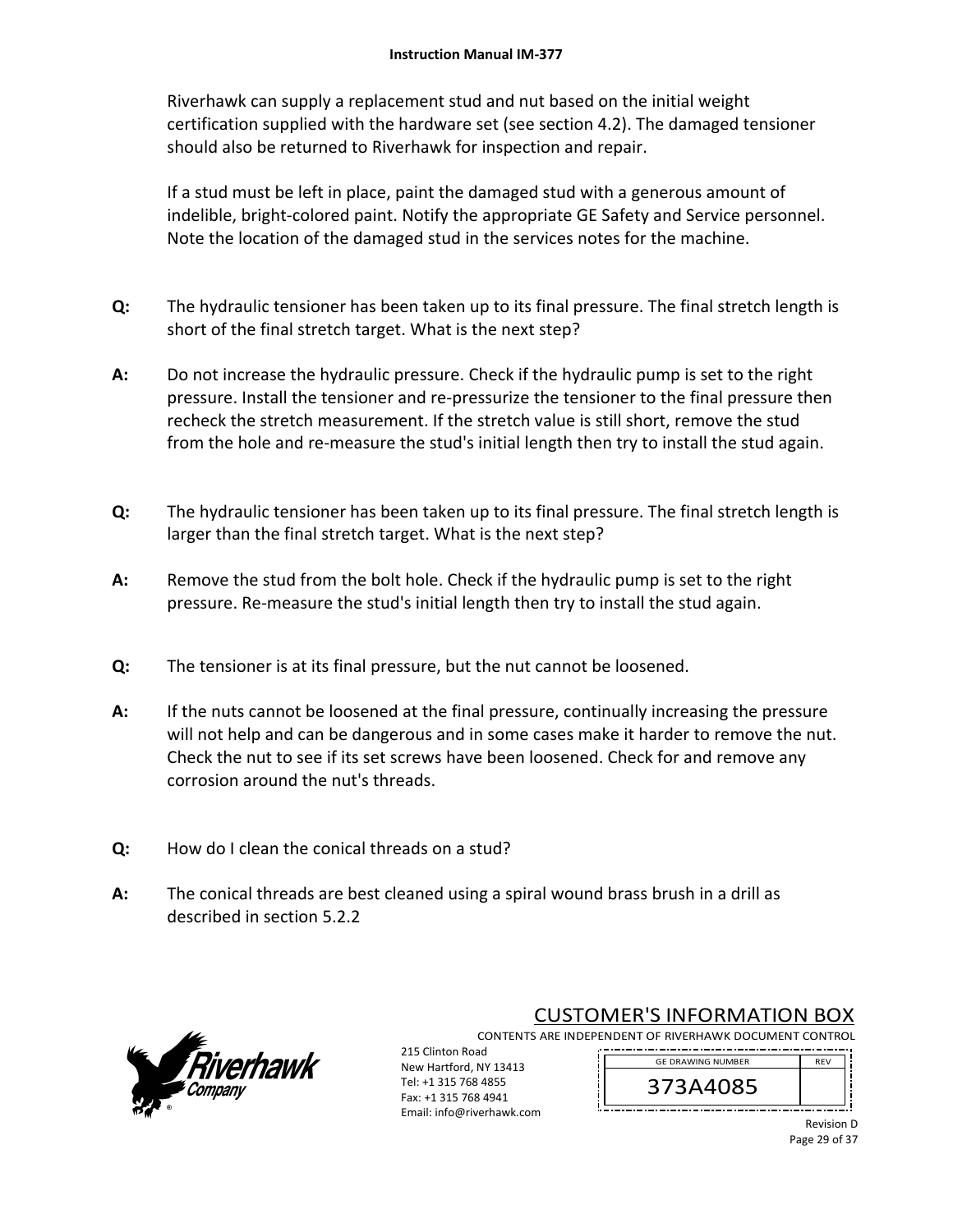- **Q:**  During the initial steps of removing a tensioned stud, the stick‐out length is found to be wrong.
- **A:**  Do not proceed. Contact Riverhawk for assistance. With the wrong stick‐out length, the hydraulic tensioner has a limited stroke and may not work properly and can be damaged.
- **Q:**  The hydraulic pump appears to be leaking.
- **A:**  Check the hose connection to the hydraulic pump. If the 1/4" high pressure fitting is not assembled correctly as shown in Appendix B2, it may look like the pump is leaking. If the problem continues, it may be necessary to open the pump kit. Contact Riverhawk for guidance.
- **Q:**  The hydraulic hose has a collar on it that can't be moved by hand
- **A:**  The hydraulic fitting is shown in Appendix B2. The collar is sometimes held in place with a thread locking compound. This prevents the collar from moving too easily. It may be necessary to adjust this collar with a set of vise‐grip pliers. Be careful to not strip the threads off the tube or hose end.

| Revision<br>Letter | Effective Date | Description                                                                          |
|--------------------|----------------|--------------------------------------------------------------------------------------|
| D                  | Apr 5, 2022    | Updated EC Declaration of Conformity; Added UKCA<br><b>Declaration of Conformity</b> |
| C                  | Aug 22, 2016   | Added GE P/N's to section 2                                                          |
| B                  | Mar 16, 2016   | Updated section 3 clamping screw step                                                |
| A                  | Mar 3, 2016    | Replaced rupture disc references with burst disc                                     |
|                    | Sep 21, 2015   | Released                                                                             |

### **14.0 Revision History**



CUSTOMER'S INFORMATION BOX

CONTENTS ARE INDEPENDENT OF RIVERHAWK DOCUMENT CONTROL 215 Clinton Road GE DRAWING NUMBER

New Hartford, NY 13413 Tel: +1 315 768 4855 Fax: +1 315 768 4941 Email: info@riverhawk.com



Revision D Page 30 of 37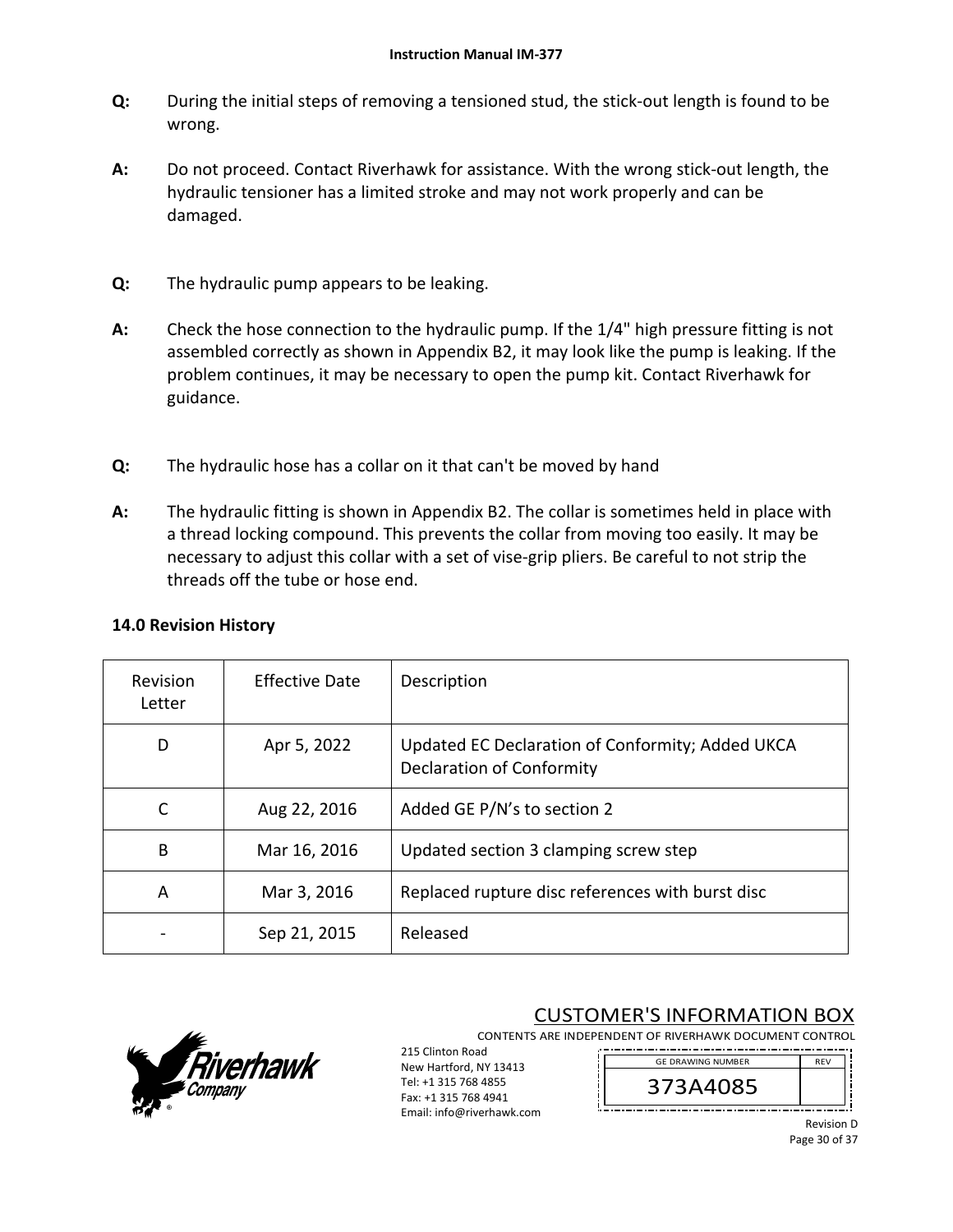### **Appendix A1 – EC Declaration of Conformity**

# **EC Declaration of Conformity**

| Manufacturer: | Riverhawk Company           |
|---------------|-----------------------------|
| Address:      | 215 Clinton Road            |
|               | New Hartford, NY 13413, USA |

The hydraulic pump and bolt tensioning tool described in this manual are used for installing and applying tension to large bolts that are specifically designed by Riverhawk Company to be tensioned hydraulically.

All applicable sections of European Directive 2006/42/EC for machinery have been applied and fulfilled in the design and manufacture of the hydraulic pump and bolt tensioning tool described in this manual. Reference also ISO 12100:2010, ISO 4413:2010, and ISO 4414:2010.

Furthermore, this equipment has been manufactured under the Riverhawk quality system per EN ISO 9001:2015

Consult the Declaration of Conformance included with the shipment of this equipment that identifies the authorized Riverhawk representative, applicable serial numbers, and appropriate signature.



# CUSTOMER'S INFORMATION BOX

CONTENTS ARE INDEPENDENT OF RIVERHAWK DOCUMENT CONTROL 

215 Clinton Road New Hartford, NY 13413 Tel: +1 315 768 4855 Fax: +1 315 768 4941 Email: info@riverhawk.com

REV 373A4085 GE DRAWING NUMBER

> Revision D Page 31 of 37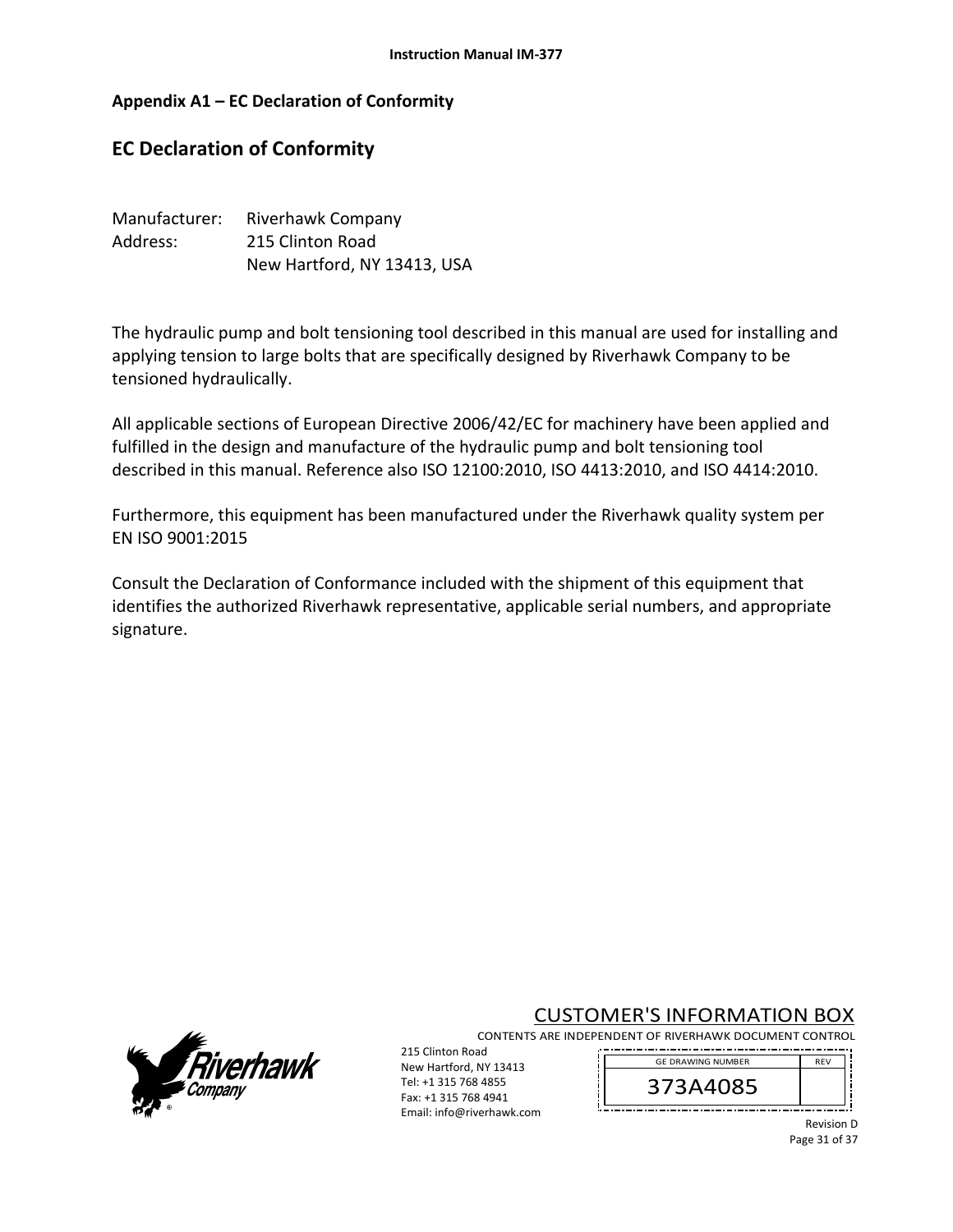### **Appendix A2 – UKCA Declaration of Conformity**

# **UKCA Declaration of Conformity**

| Manufacturer: | Riverhawk Company           |
|---------------|-----------------------------|
| Address:      | 215 Clinton Road            |
|               | New Hartford, NY 13413, USA |

The hydraulic pump and bolt tensioning tool described in this manual are used for installing and applying tension to large bolts that are specifically designed by Riverhawk Company to be tensioned hydraulically.

All applicable sections of Supply of Machinery (Safety) 2008 have been applied and fulfilled in the design and manufacture of the hydraulic pump and bolt tensioning tool described in this manual. Reference also ISO 12100:2010, ISO 4413:2010, and ISO 4414:2010.

Furthermore, this equipment has been manufactured under the Riverhawk quality system per EN ISO 9001:2015

Consult the Declaration of Conformance included with the shipment of this equipment that identifies the authorized Riverhawk representative, applicable serial numbers, and appropriate signature.



# CUSTOMER'S INFORMATION BOX

CONTENTS ARE INDEPENDENT OF RIVERHAWK DOCUMENT CONTROL 

215 Clinton Road New Hartford, NY 13413 Tel: +1 315 768 4855 Fax: +1 315 768 4941 Email: info@riverhawk.com

REV 373A4085 GE DRAWING NUMBER

> Revision D Page 32 of 37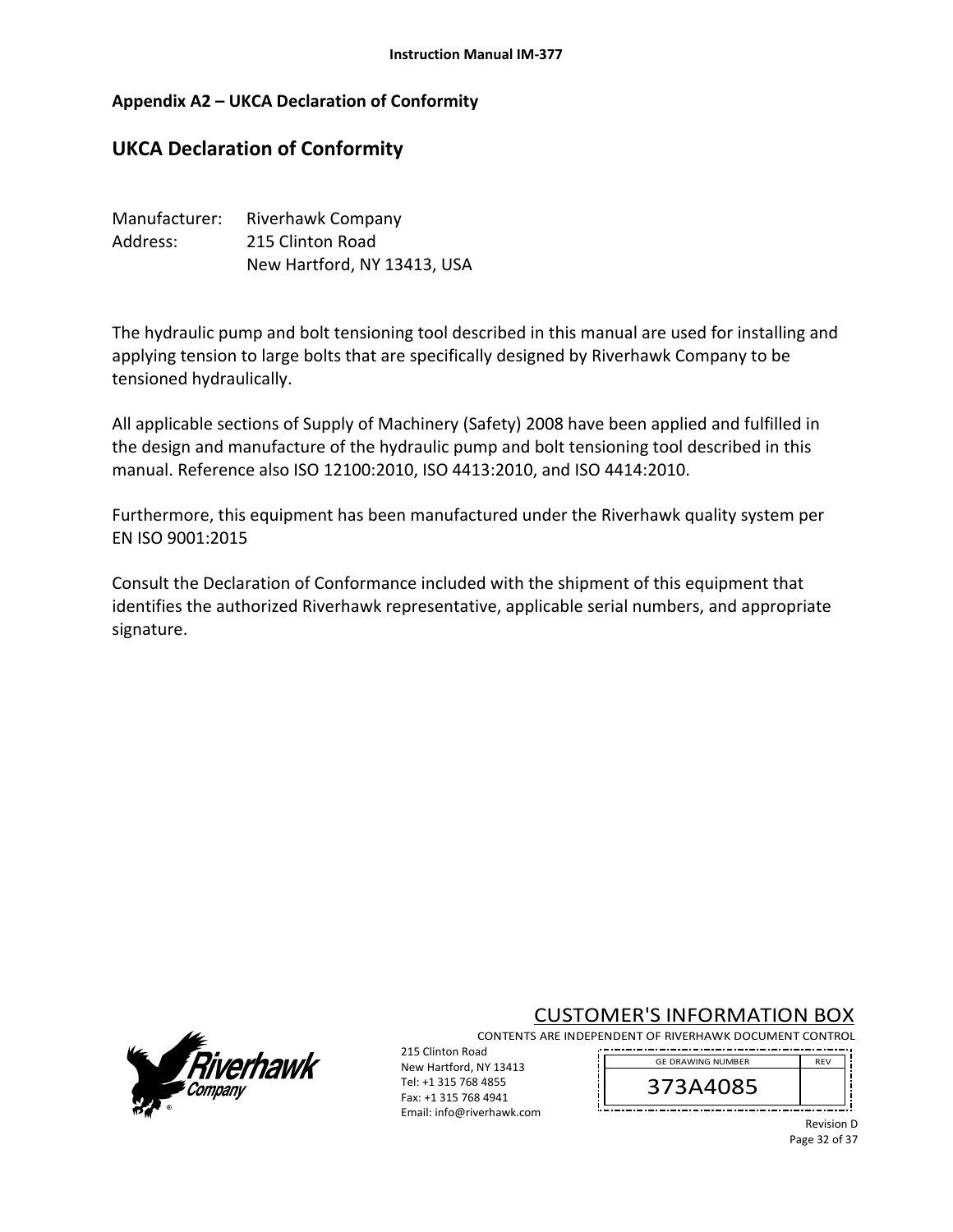### **Appendix B1 – Puller Screw Release Tape Installation**

Reference: GT‐6516 (GE 373A4080)

#### **Caution**

**Apply a light coat of clean turbine oil or a spray lubricant to the puller screw. This procedure will ease assembly and assure positive mating of the threads before tightening. Do not use "Never Seize" on the conical threads.** 

To use puller screw release tape

‐During tensioner assembly

- 1. Following steps in the tensioner installation manual, before inserting the puller screw into the stud.
- 2. Insert a single puller screw release tape onto the internal thread of the stud leaving approximately 1/8" [3mm] sticking out of the end of the stud. (see picture below)
- 3. Insert puller screw into stud, per instruction manual and continue assembly of the tensioner.

‐After tensioning and removal of tensioner from stud

- 1. Follow appropriate tensioner installation manual for disassembly of the tensioner.
- 2. Once tensioner is removed, clean studs internal thread and puller screw external thread to remove all debris left behind by puller screw release tape using brass power brush (GT‐4253)



**‐Release tape should only be used for stud installation**; puller screw engagement does not require the use of release tape during de‐tensioning of the studs.

‐**Do not substitute for Riverhawk release tape**, contact Riverhawk for support (+1) 315‐768‐ 4855 or www.Riverhawk.com



## CUSTOMER'S INFORMATION BOX

CONTENTS ARE INDEPENDENT OF RIVERHAWK DOCUMENT CONTROL 

215 Clinton Road New Hartford, NY 13413 Tel: +1 315 768 4855 Fax: +1 315 768 4941 Email: info@riverhawk.com

373A4085 GE DRAWING NUMBER

> Revision D Page 33 of 37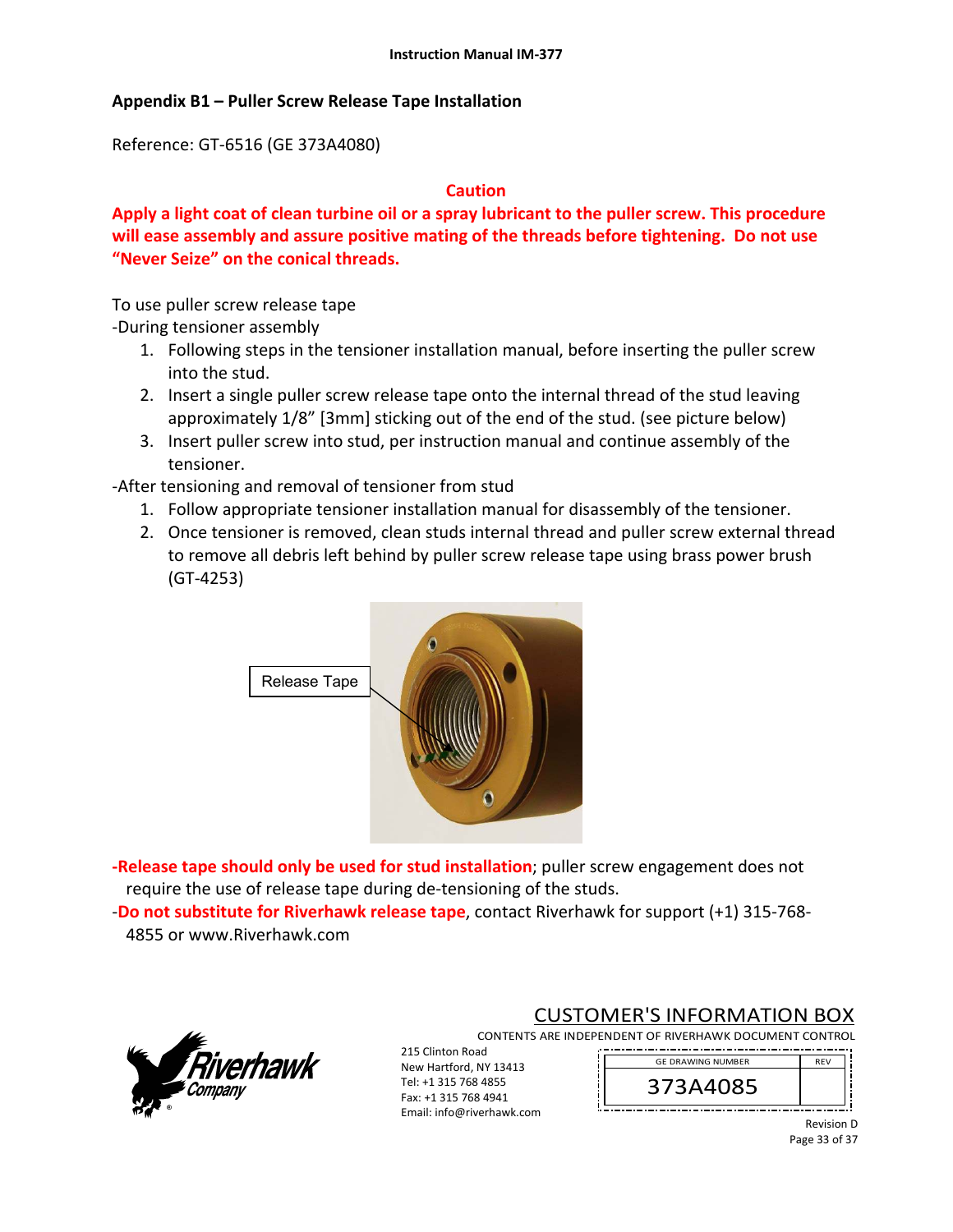

### **Appendix B2 ‐ Hydraulic Fittings**

Riverhawk tensioners use a 1/4" High Pressure port to connect its hydraulic hoses. The hose connector is made from a three piece assembly: a gland nut, a collar, and a 1/4" tube or 1/4" hose end. (See Illustration 1)

To assembly the fitting, slide the gland nut over the 1/4" tube or 1/4" hose end. Turn the collar counter‐ clockwise (**left hand** thread) on to the tube or hose end as shown in Illustration 1.

The collar should be placed .125" (3.2 mm) from the tip of the cone. (See Illustration 2) It may be necessary to adjust this collar with a set of vise‐grip pliers. Be careful to not strip the threads off the tube or hose end.

Slide the gland nut down over the collar. (See Illustration 3) Insert the 1/4" tube or 1/4" hose end into tensioner or hydraulic pump. While firmly holding the tube or hose end to stop it from rotating, turn the gland nut clockwise (**right hand** thread) and torque the gland nut to 25 FT‐LBS (34 N‐m).

# Tips:

- Make sure all parts are clean and free from debris.
- Protect the cone on the end of the  $1/4$ " tube or 1/4" hose end from scratches as this is the sealing surface.
- Replace red plastic caps when finished to protect the threads and cone.



# CUSTOMER'S INFORMATION BOX

CONTENTS ARE INDEPENDENT OF RIVERHAWK DOCUMENT CONTROL

215 Clinton Road New Hartford, NY 13413 Tel: +1 315 768 4855 Fax: +1 315 768 4941 Email: info@riverhawk.com

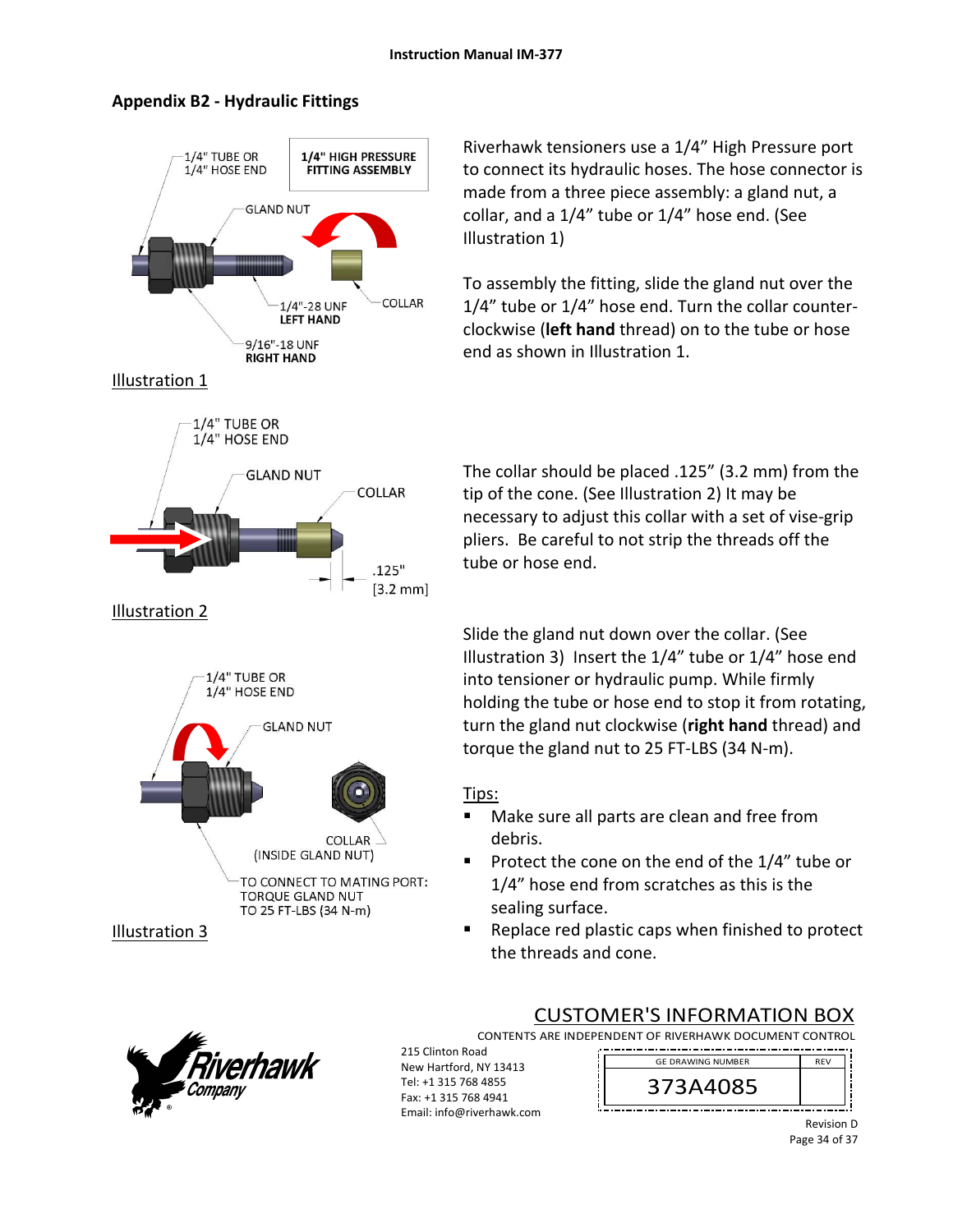### **Appendix B3 ‐ Hydraulic Tensioner's Burst Disc Replacement**

The hydraulic tensioner's burst disc is a key element in the overall safe use of the hydraulic tensioner.

Each tensioner is shipped from our factory with one burst disc already installed in the tensioner and with another spare disc for field replacement. Extra burst discs are available from Riverhawk for replacement purposes.

To replace a damaged burst disc:

- 1. Remove the hydraulic port's dispersion nut, compression ring, and damaged burst disc.
- 2. Discard the damaged burst disc.
- 3. Clean the dispersion nut, compression ring, new burst disc, and the hydraulic port with a solvent to ensure a dirt‐free installation.
- 4. Reassemble new burst disc, compression ring, and dispersion nut into the same hydraulic port.

### **Warning**

**A damaged burst disc must be replaced with a with a burst disc of the same design and pressure rating. Do not substitute a damaged burst disc with a different disc type, a different pressure rating, or a foreign object.**





# CUSTOMER'S INFORMATION BOX

CONTENTS ARE INDEPENDENT OF RIVERHAWK DOCUMENT CONTROL 

215 Clinton Road New Hartford, NY 13413 Tel: +1 315 768 4855 Fax: +1 315 768 4941 Email: info@riverhawk.com

REV 373A4085 GE DRAWING NUMBER

> Revision D Page 35 of 37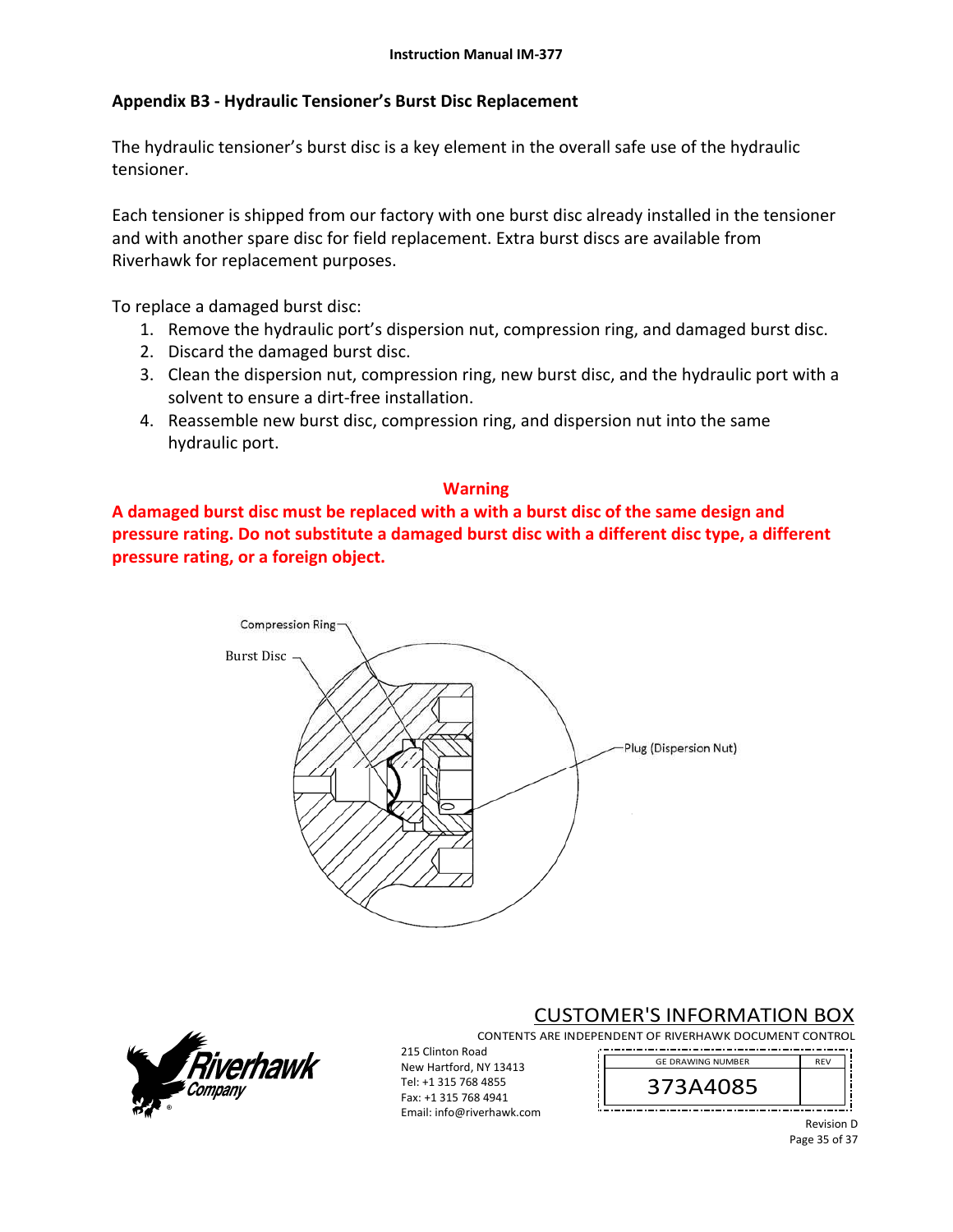### **Appendix C1 ‐ Record Sheet 18 Bolt Circle**

STRETCH RECORD SHEET FORTHE GAS TURBINE TO LOAD COUPLING

TURBINE NUMBER:

DATE:

TECHNICIAN:

#### SUPERVISOR:



| HOLE NUMBER             | STARTING LENGTH | <b>FINAL LENGTH</b> | <b>FINAL STRETCH</b> |
|-------------------------|-----------------|---------------------|----------------------|
| $\mathbf 1$             |                 |                     |                      |
| $10\,$                  |                 |                     |                      |
| $\mathbf 2$             |                 |                     |                      |
| $11\,$                  |                 |                     |                      |
| $\overline{\mathbf{3}}$ |                 |                     |                      |
| $12\,$                  |                 |                     |                      |
| $\overline{\mathbf{4}}$ |                 |                     |                      |
| $13\,$                  |                 |                     |                      |
| 5                       |                 |                     |                      |
| $14\,$                  |                 |                     |                      |
| $\boldsymbol{6}$        |                 |                     |                      |
| $15\,$                  |                 |                     |                      |
| $\overline{7}$          |                 |                     |                      |
| ${\bf 16}$              |                 |                     |                      |
| $\bf 8$                 |                 |                     |                      |
| $17\,$                  |                 |                     |                      |
| $\boldsymbol{9}$        |                 |                     |                      |
| ${\bf 18}$              |                 |                     |                      |

# CUSTOMER'S INFORMATION BOX

CONTENTS ARE INDEPENDENT OF RIVERHAWK DOCUMENT CONTROL . . . . . . . . . . . . . . . . .

ļ





Revision D Page 36 of 37

REV



215 Clinton Road New Hartford, NY 13413 Tel: +1 315 768 4855 Fax: +1 315 768 4941 Email: info@riverhawk.com